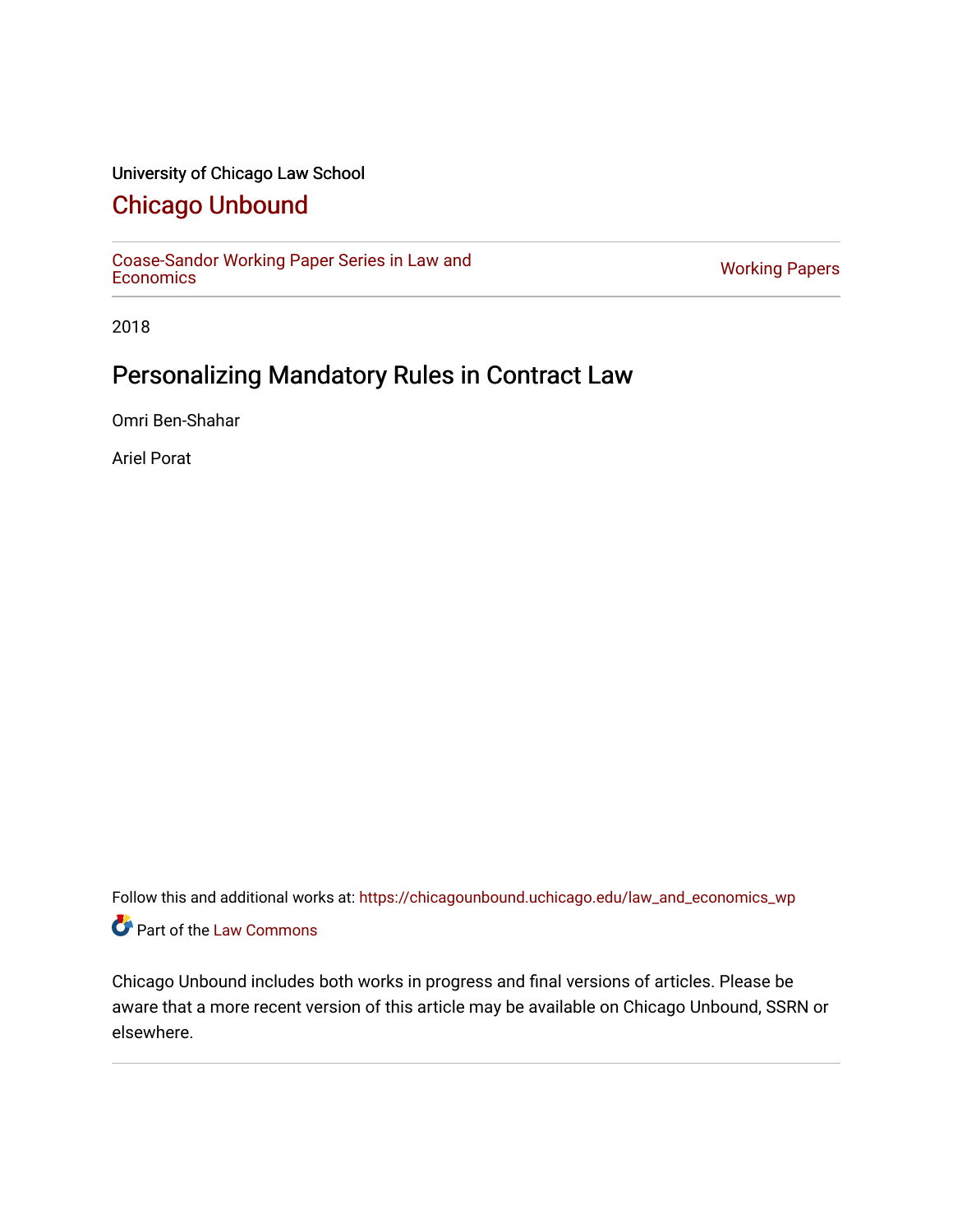# **Personalizing Mandatory Rules in Contract Law**

*Omri Ben-Shahar*† *& Ariel Porat*††

*Mandatory rules provide people protections they might otherwise fail to secure in their contracts. Because people vary in the degree of protection they need and the cost of protection they can afford, one-size-fits-all rules are too weak for some and too strong for others. This Essay examines the case for personalized mandatory protections. With the increasing availability of information about consumers, the law may soon be able to tailor mandatory protections that vary with each individual's characteristics. We show that personalized protections increase the overall contractual surplus and prompt more people to enter into contracts. It eliminates crosssubsidies within a class of contractors, but mostly in a way that benefits the class. Separately, we examine the case for price personalization reflecting the varying protections people receive. Lastly, the analysis identifies potential distortions, pitfalls, and practical problems arising from personalized mandatory rules and prices, and discusses the fairness of this regime.*

### INTRODUCTION

Mandatory rules in contract law are meant to protect people from "bad" terms. Sometimes, bad terms creep into contracts because people don't notice or understand them, or fail to predict the terms' true bite. Other times, bad terms are knowingly agreed upon because people can't afford better ones. By now, it is widely accepted that, especially in transactions involving unsophisticated parties, not everything should be left to "freedom of contract"—that some basic protections should be nondisclaimable.1

<sup>†</sup> Leo and Eileen Herzel Professor of Law, The University of Chicago.

<sup>††</sup> Alain Poher Professor of Law at Tel Aviv University and Fischel-Neil Distinguished Visiting Professor of Law at The University of Chicago.

We thank Oren Bar-Gill and participants in The University of Chicago Law Review Symposium on Personalized Law for their comments, and Tal Abuloff and Tom Zur for excellent research assistance.

<sup>1</sup> See Oren Bar-Gill, *Seduction by Contract: Law, Economics, and Psychology in Consumer Markets* 26–44 (Oxford 2012).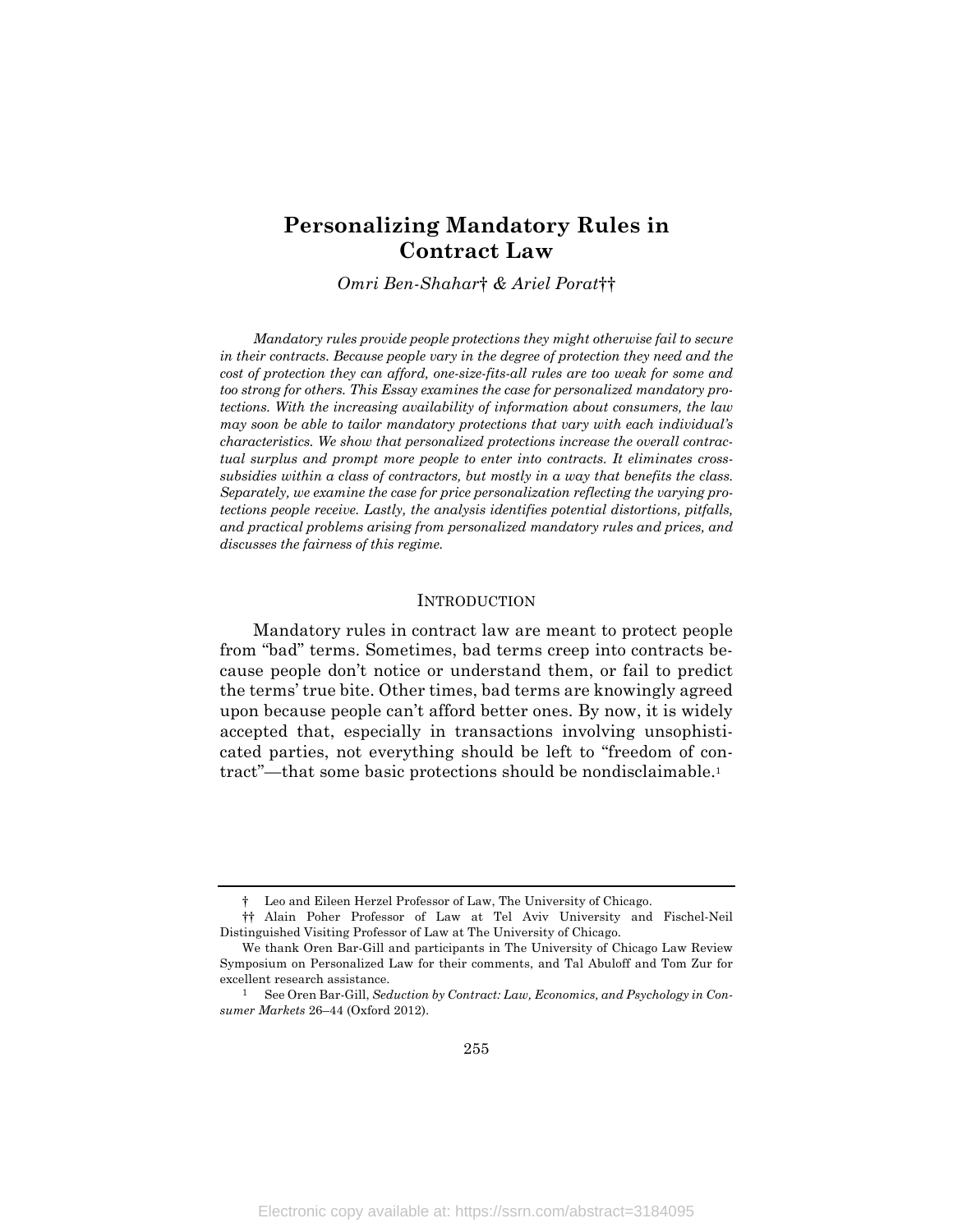Mandatory rules are the most effective, but also the riskiest, regulatory technique in consumer protection.2 They are effective because they guarantee a minimum bundle of rights that cannot be circumvented. But they are risky because they could have unintended consequences—raise prices, shrink markets, or impose regressive cross-subsidies.3 Thus, at the forefront of protective law, the question is how to design mandates that deliver the desired upside without imposing the undesired downside.

This Essay proposes a novel solution to the design of contractual mandatory rules: *personalization*. Instead of one-size-fits-all protective mandates, the law would tailor the protection to the personal attributes of each protected party. Similar to the method through which other services, such as insurance, education, medicine, and marketing, are personalized—these firms use big data to tailor their product to the predicted personal needs of each client—the service of legal protection could be personalized to correspond to the predicted protective needs of contracting parties. We argue that, if done properly, personalization could increase the benefits and reduce the unintended costs of mandatory law. Protective needs would be better addressed, and more consumers would be served.

Consider the following example. In recent years it has become popular to enact mandatory rights to withdraw from certain types of consumer contracts.4 Based on the (sometimes correct) premise that consumers may enter transactions they later regret in haste

<sup>2</sup> See Oren Bar-Gill and Omri Ben-Shahar, *Regulatory Techniques in Consumer Protection: A Critique of European Consumer Contract Law*, 50 Common Mkt L Rev 109, 111–15 (2013) (discussing the problems with mandatory proconsumer arrangements).

<sup>3</sup> See Ariel Porat and Lior Jacob Strahilevitz, *Personalizing Default Rules and Disclosure with Big Data*, 112 Mich L Rev 1417, 1453–54 (2014) (discussing the effects of personalization when consumer rights are default rules); Omri Ben-Shahar and Eric A. Posner, *The Right to Withdraw in Contract Law*, 40 J Legal Stud 115, 127–28, 144–45 (2011) (suggesting that a mandatory return policy could potentially lead to cross-subsidies among consumers).

<sup>4</sup> See Jan M. Smits, *Rethinking the Usefulness of Mandatory Rights of Withdrawal in Consumer Contract Law: The Right to Change Your Mind?*, 29 Penn St Intl L Rev 671, 671 (2011) ("Both in Europe and the United States, withdrawal rights are increasingly part of mandatory legislation to protect consumers."); Shirly Levy, *The Illusory Promise of Money Back Guarantees: Comparative Research, Economic and Behavioral Analysis & A Reform Proposal* \*15–16 (unpublished PhD dissertation, Tel-Aviv University, Nov 2015) (on file with authors) (describing US and European laws on this matter). See also Directive 2011/83 of the European Parliament and of the Council of 25 October 2011 on Consumer Rights, 2011 OJ L64,  $\S$  19 (Nov 11, 2011) ("The consumer should have a right of withdrawal unless he has consented to the beginning of the performance of the contract during the withdrawal period and has acknowledged that he will consequently lose the right to withdraw from the contract.").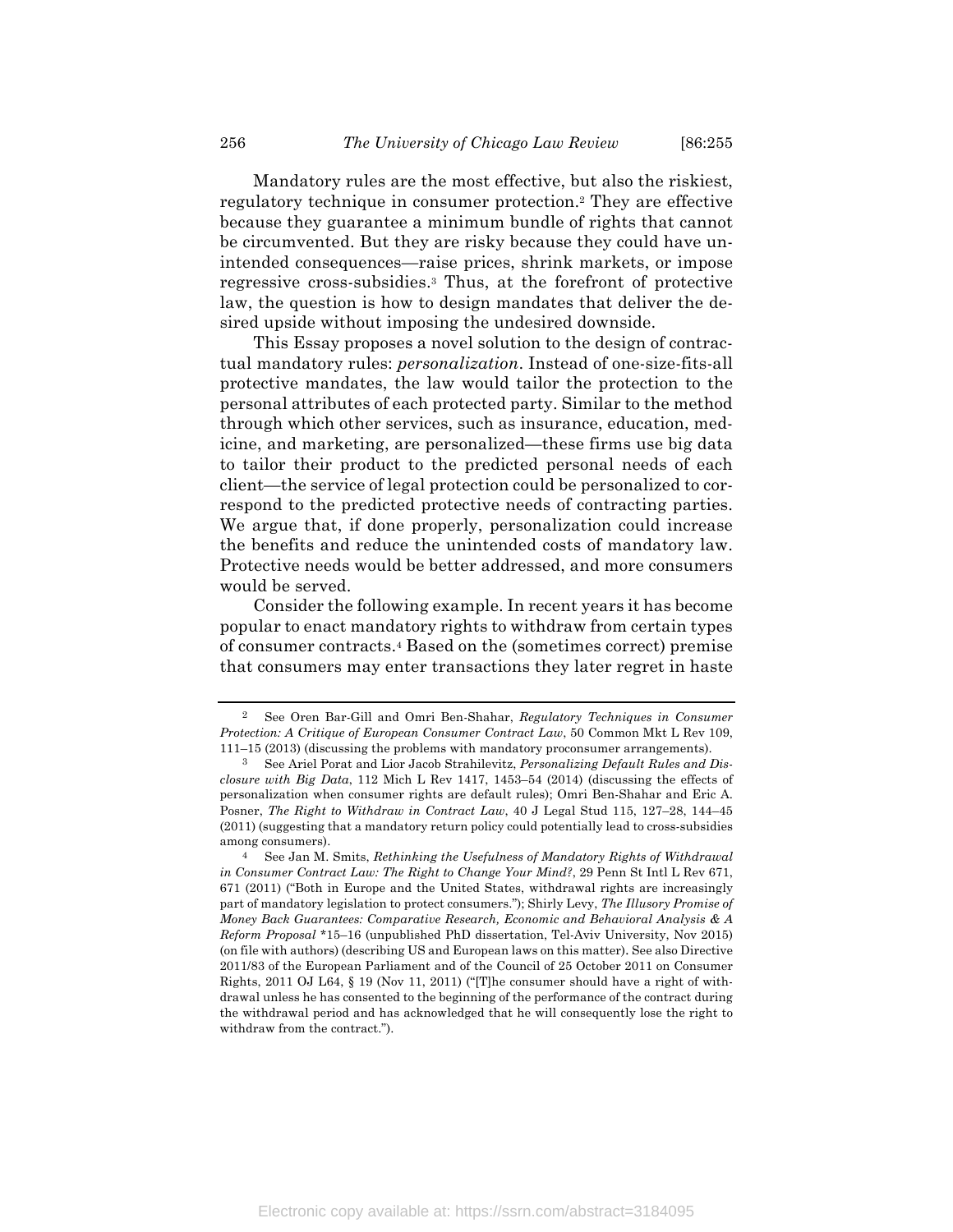or through misjudgment, a mandatory right to withdraw grants consumers the opportunity to cancel the deal and receive their money back. Some laws provide, for example, seventy-two-hour cooling off periods;<sup>5</sup> others guarantee a longer period of time.<sup>6</sup>

But all existing mandates share one universal property: they apply uniformly. The same withdrawal period is afforded to every consumer regardless of her true need for that protection. A personalized protection regime would change that. Some consumers need longer periods to reevaluate the deal; others can do with shorter. A seventy-two-hour right to withdraw from a loan contract may be useless to the weakest of consumers, who are often the neediest and are also the recipients of the most risky and complicated loan deals. They need more time to overcome the moment-of-purchase confusion. And conversely, a two-week right to withdraw from online sales may be more than necessary for experienced internet shoppers, and surely too long for "returnaholics," who purchase with the intent to withdraw.<sup>7</sup> A uniform duration may be set at the correct "average" length, but it misfires in individual cases (and, as we show, forces some consumers out of the market). The protective goals of the law would be better served by personalized mandatory rules.<sup>8</sup>

This Essay develops the general theoretical case for personalized mandatory rules, focusing on consumer transactions. The basic justification is economic and has both efficiency and redistributive aspects. Personalized protections increase the contractual surplus because they correspond more accurately to the market failure they seek to repair. Strengthening the protection for those who need more—and dimming it for those who need less would often increase the surplus enjoyed by both groups, bringing more consumers into the market.9 Personalized protections also affect redistributive goals because they eliminate cross-subsidies

Electronic copy available at: https://ssrn.com/abstract=3184095

<sup>5</sup> See, for example, Federal Trade Commission, Rule concerning Cooling-Off Period for Sales Made at Homes or at Certain Other Locations, 16 CFR § 429.1(a) (2015) (requiring that a buyer who is engaged in a "door-to-door" sale have a right to cancel the sales contract within three business days of the transaction).

<sup>6</sup> See, for example, the Canadian Consumer Protection Act: CPA Direct Agreements Rule, § 43(1) (2002) (granting a ten-day cooling-off period on door-to-door sales).

<sup>7</sup> See Kristin Colella, *Returnaholics, Beware: You Could Get Blacklisted by Your Favorite Stores* (The Street, Mar 16, 2015), archived at http://perma.cc/T4YW-3F4Q.

<sup>8</sup> See Porat and Strahilevitz, 112 Mich L Rev at 1453–54 (cited in note 3) (discussing personalization of a default rule for the right to withdraw).

<sup>&</sup>lt;sup>9</sup> We also consider the possibility that those who need the protection more impose such high costs on sellers that they should receive a low level of protection. See the numerical example in Part I.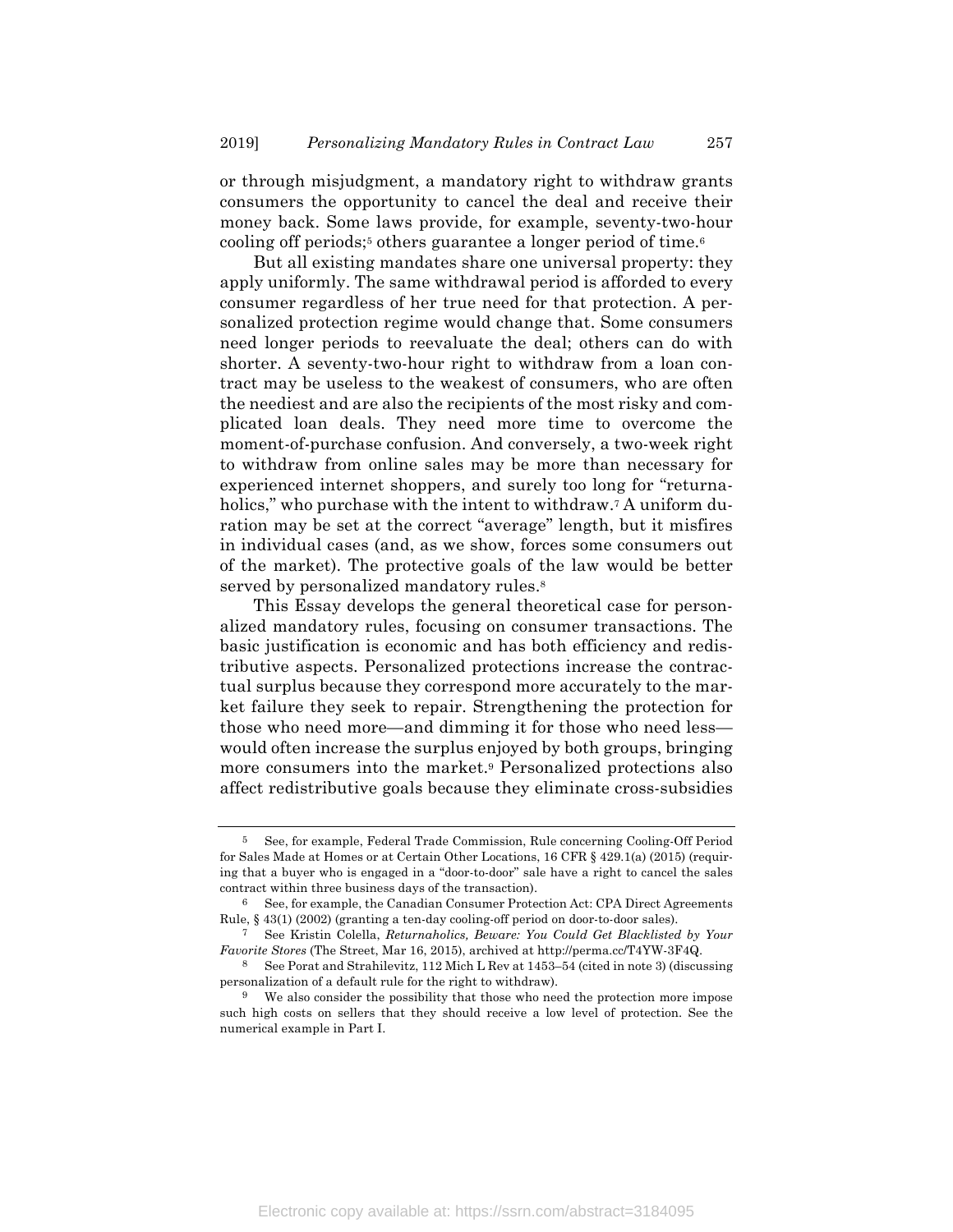occurring in equal-treatment pools. When the cross-subsidy is regressive, its elimination is fair. And while this Essay does not develop a full account of the moral implications of mandatory protections, it shows how personalization could also promote the noneconomic goals of such mandates, such as dignity and justice.10

In studying the effect of personalized mandatory law, this Essay distinguishes two dimensions of personalization: protection and price. Personalized protections could be established by law. Personalized prices, in contrast, could be set by firms to reflect the value or cost of the protection. The law determines whether such price discrimination is permitted. A fully personalized regime is one in which both the protection and the price vary across consumers. We examine the advantages of such a regime and compare it to regimes that allow personalization along only one dimension or none at all.

It is beyond the scope of this Essay to consider the manifold issues implicated by such a radical shift in the approach to mandatory rules. Many issues related to implementation—what data could be used, how to build the personalization algorithm, how to protect people's privacy, and more<sup>11</sup>—are too important to treat casually in the limited space we have here. We nevertheless discuss several critical incentive problems: Could personalization survive arbitrage? Would it undermine incentives for selfprotection and self-improvement? We show why many intuitive concerns are misguided. Personalization of mandatory consumer laws, we conclude, should be taken seriously.

The focus of this Essay is on mandatory rules in contract law aimed at protecting consumers. But the analysis offers a benchmark for studying personalization of other mandatory rules in contract law: Should the age of legal capacity to enter into contract, which is currently uniform, vary across individuals based on their maturity? Should rules of inalienability—again, currently uniform—apply differently across people, allowing some to sell or buy assets that others may not? Should the statute

<sup>10</sup> See Part III.C.

 $^{11}$  Some of these issues were previously discussed in Porat and Strahilevitz,  $112$  Mich  $\,$ L Rev at 1433–53 (cited in note 3); Omri Ben-Shahar and Ariel Porat, *Personalizing Negligence Law*, 91 NYU L Rev 627, 676–86 (2016); Anthony J. Casey and Anthony Niblett, *The Death of Rules and Standards*, 92 Ind L J 1401, 1423–45 (2017). Other issues are raised in other contributions to this Symposium. See, for example, Niva Elkin-Koren and Michal S. Gal, *The Chilling Effect of Governance-by-Data on Data Markets*, 86 U Chi L Rev 401, 401–01 (2019).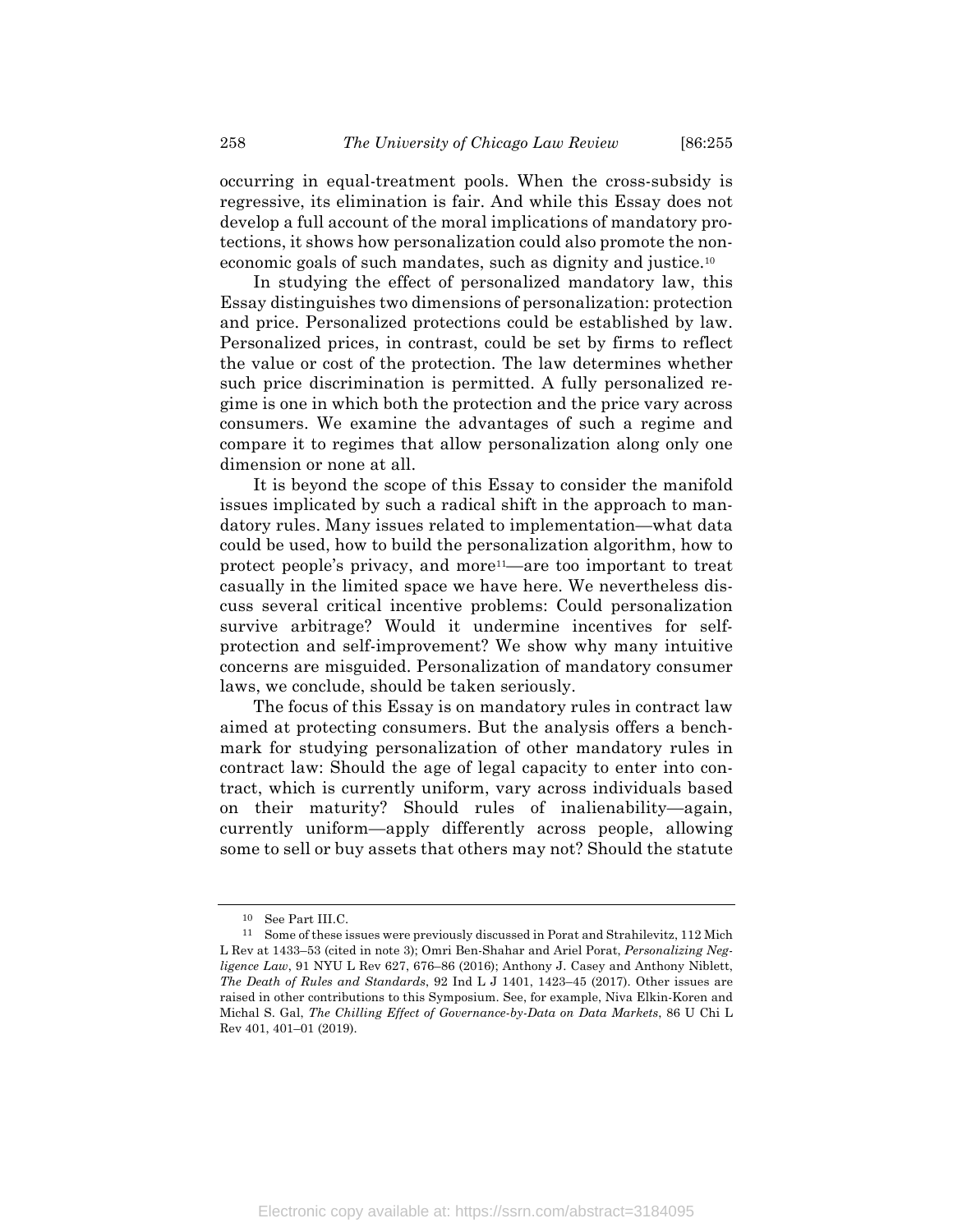of frauds be personalized? We leave such expanded inquiry for future research.

The Essay is organized as follows: Part I presents a theoretical framework to identify the effects of personalized mandatory rules and compares different possible personalization regimes. Part II discusses various incentive problems that could befall personalized law. Part III then discusses applications of the theory, demonstrating how personalized rules would work in various contexts of protective law. Finally, the Conclusion points to possible future research.

# I. ANALYSIS

#### A. Framework of Analysis

Consider a market in which each consumer may purchase one unit of a product. The value of the product depends on a feature that we refer to as "legal protection." For example, the value may depend on the warranty or the right to withdraw—each of which may be mandated by law to afford protection to the consumer.

A contract between the seller and a consumer consists of a protection level (mandated by the law) and a price. It is assumed that the seller is operating in a competitive environment and thus charges a price exactly equal to its costs of providing the protection.

The legal mandate may be set at "No Protection," "Low Protection," or "High Protection" levels. The mandates may be either *uniform*, which means all consumers must receive that same level of protection, or *personalized*, which means that the level of protection may vary across consumer types. Mandating a level of protection means that the seller may not offer a product with *lower* protection (but it may offer a product with higher protection).

Consumers are assumed to vary along two dimensions: the *value* they assign to the legal protection and the *cost* to the seller of granting them protection.

The first variation—in the value but not in the cost of the protection—occurs when the protection is fitted into the product and the only cost is its installation. This is the case, for example, with mandates to fit a product with a safety device (mandatory airbags in a car<sup>12</sup>) or mandates to comply with minimum quality

<sup>12</sup> See, for example, 49 USC § 30127(h) (stating that government cars must be equipped with inflatable restraints).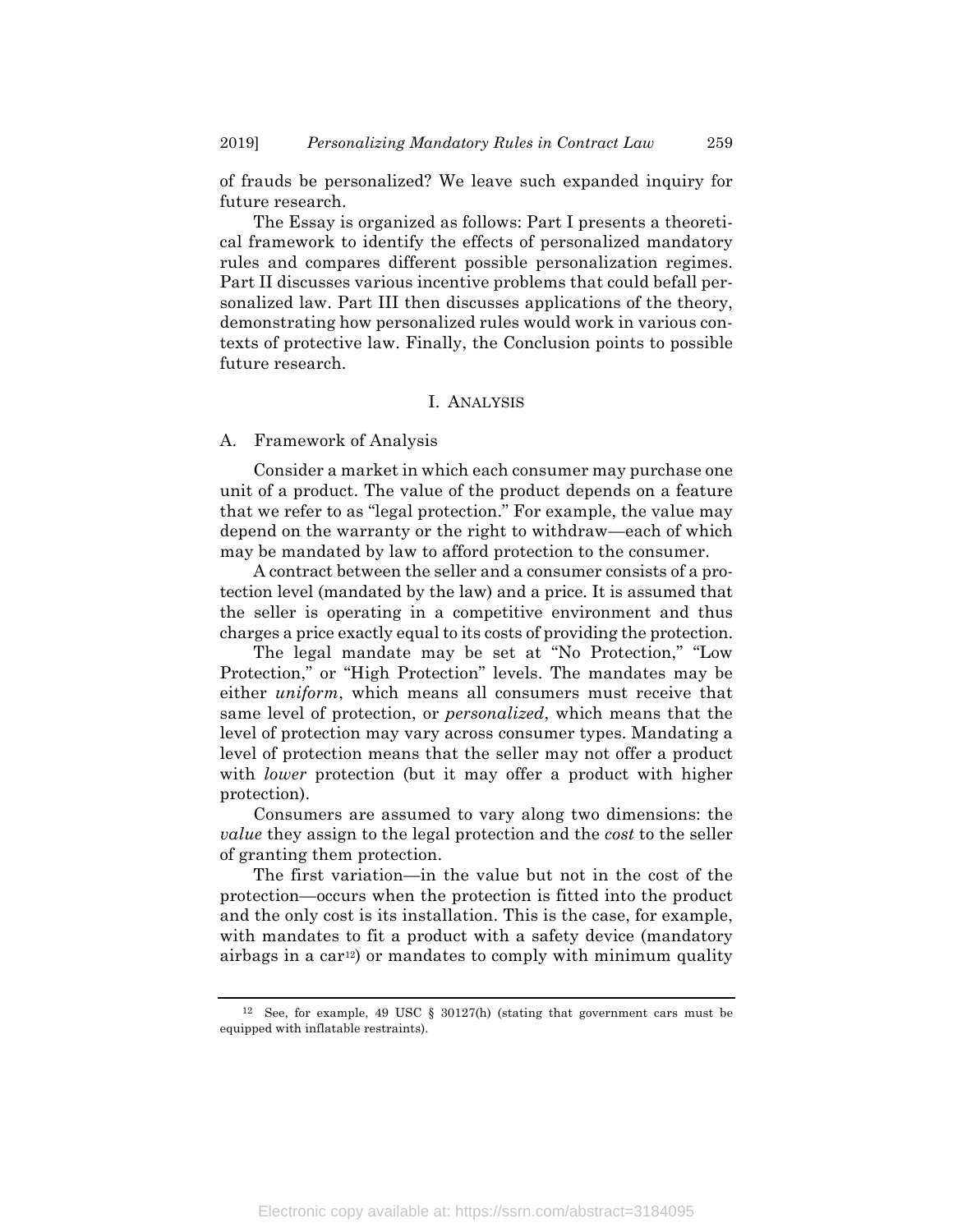standards (warranty of habitability in lease contracts<sup>13</sup>). While consumers value the protection differently, the costs to the seller are uniform across consumers.

The second variation—in cost—occurs when the mandated protection is a legal right that needs to be invoked by a consumer and, thus, may be utilized differently by different consumers, imposing a cost that depends on the consumer's propensity to utilize that right. This is the case, for example, with mandatory remedial provisions (a right to cancel the contract<sup>14</sup> or to seek statutory damages15) or mandatory prohibitions (like the prohibition against collection of personal data,16 which imposes a cost on the seller equal to the value of the information that would otherwise be collected).

Consider the following example involving two types of consumers, labeled A and B. Assume that, in the absence of protection, both receive a net positive benefit of \$1 from product usage (the value of the product to the consumer minus the price). In addition, the legal protection, which is costly for the seller to provide, has a different value and cost for each consumer:

| Type A |       |            |      | Type B |       |      |      |
|--------|-------|------------|------|--------|-------|------|------|
| Level  | Value | $\rm Cost$ | Net  | Level  | Value | Cost | Net  |
| No     |       |            | ∩*   | No     |       |      |      |
| Low    |       | 10         | $-2$ | Low    |       |      |      |
| High   | 12    | $\rm 20$   | -8   | High   |       |      | $6*$ |

TABLE 1: PROTECTION LEVEL AND PRICE

Type A consumer values any level of protection more than Type B does. But Type A also imposes a higher cost on the seller at any level of protection. We chose an example in which the optimal personalized level of protection (marked with \*) varies across consumer types: for Type A it is No Protection, and for

<sup>13</sup> See, for example, Fla Stat Ann § 83.51 (requiring landlords to comply with statutory minimum standards).

<sup>14</sup> See Ben-Shahar and Posner, 40 J Legal Stud at 118–21 (cited in note 3).

<sup>&</sup>lt;sup>15</sup> See, for example, 17 USC § 504(c)(1) (allowing copyright owners to elect statutory damages "in a sum of not less than \$750 or more than \$30,000 as the court considers just").

<sup>16</sup> See, for example, Fla Stat Ann § 540.08 (prohibiting unauthorized publication of a person's name, portrait, photograph, or other likeness for any commercial or advertising purpose); Ky Rev Stat Ann § 391.170 (protecting property rights in a person's name or likeness from commercial exploitation).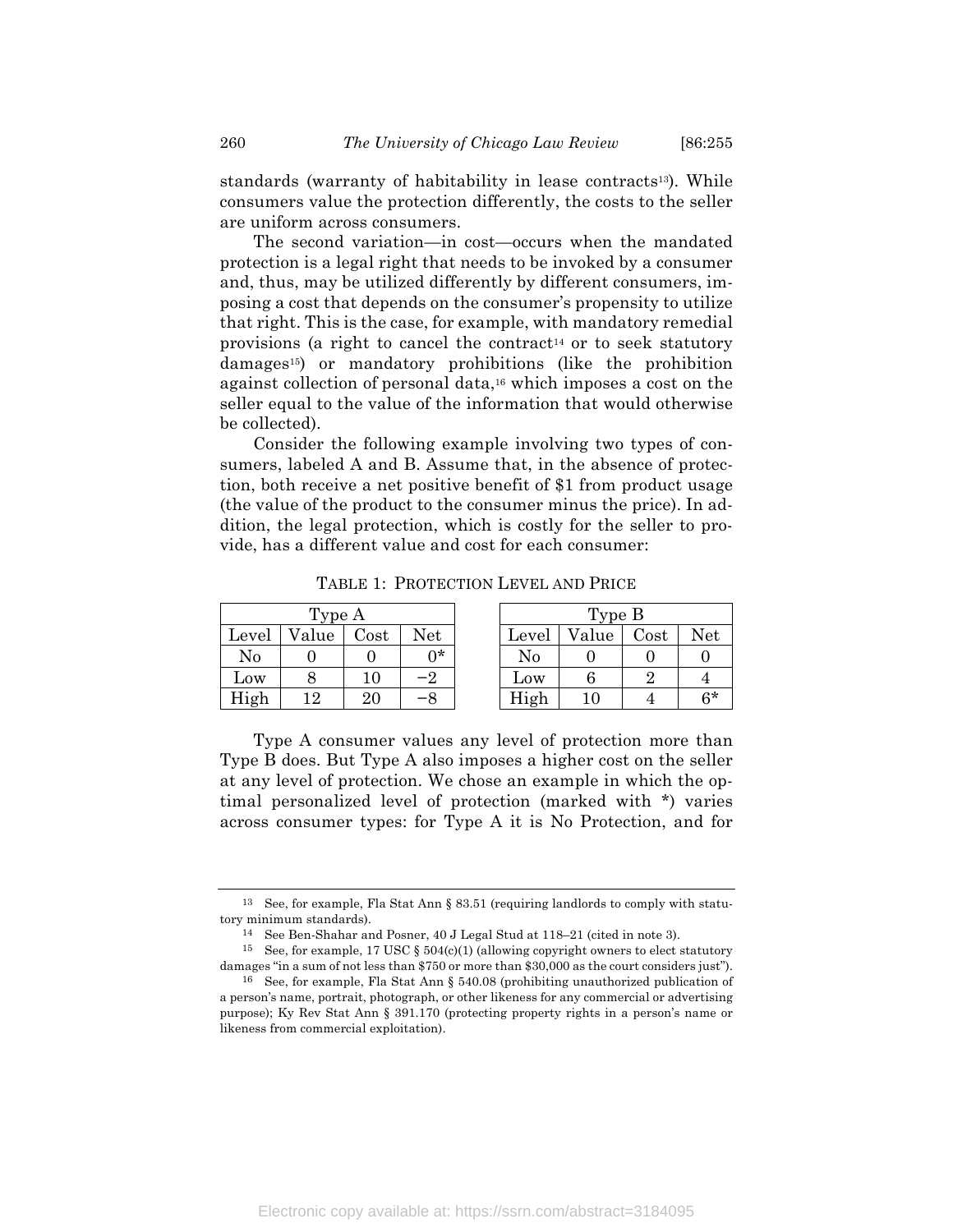Type B it is High Protection. None of our results change if the individually optimal levels lie in the midrange.

To illustrate, Type A is a consumer who values a right to withdraw more, perhaps because she makes more rash purchases or purchases products of higher value. Type A also imposes a greater cost on the seller by withdrawing more often or by returning the product in worse shape.

In the benchmark analysis, we focus on the criterion of maximizing the value of the contract. Under a constraint of *uniform protection* across consumers, the optimal level is Low Protection (assuming equal numbers of Type A and Type B consumers). It provides a total surplus of \$2, which is greater than \$0 for No Protection or −\$2 for High Protection. The example was constructed to illustrate this common scenario: the optimal level of protection for each consumer may vary along a range, while the optimal uniform protection is somewhere in the middle.17 It is only when such variation exists that personalization of the protection is relevant.

To examine consumers' welfare, we assume that sellers operate in competitive markets and thus the price exactly reflects the cost of protection. Further, we focus the analysis in this Part (unless noted otherwise) on the behavior of consumers who know what level of protection they receive and correctly anticipate its value. It is tempting to think that such knowledge by consumers defies the reasons for mandating the protection—informed consumers can demand it on their own. But mandates exist even when consumers appreciate their value. For example, a protection might be granted to all consumers because some are uninformed. In such cases, informed consumers piggyback on the protective mandate.18 Once a mandatory protection is granted, informed consumers could not be treated separately.

### B. Personalized versus Uniform Law

In this Section, we examine consumer welfare under four possible legal regimes created by a pair of binary legal choices. The

<sup>17</sup> The optimal uniform protection could be no protection at all because allowing any level of protection uniformly to all buyers might be prohibitively costly (and inefficient). With personalization, however, it might be efficient in such a case to give some positive level of protection to some buyers who ascribe to the protection a positive net value.

<sup>18</sup> If all consumers are informed, it is questionable whether mandatory protection is needed unless a progressive distribution is the main goal of the law in granting the protection. See Part II.D.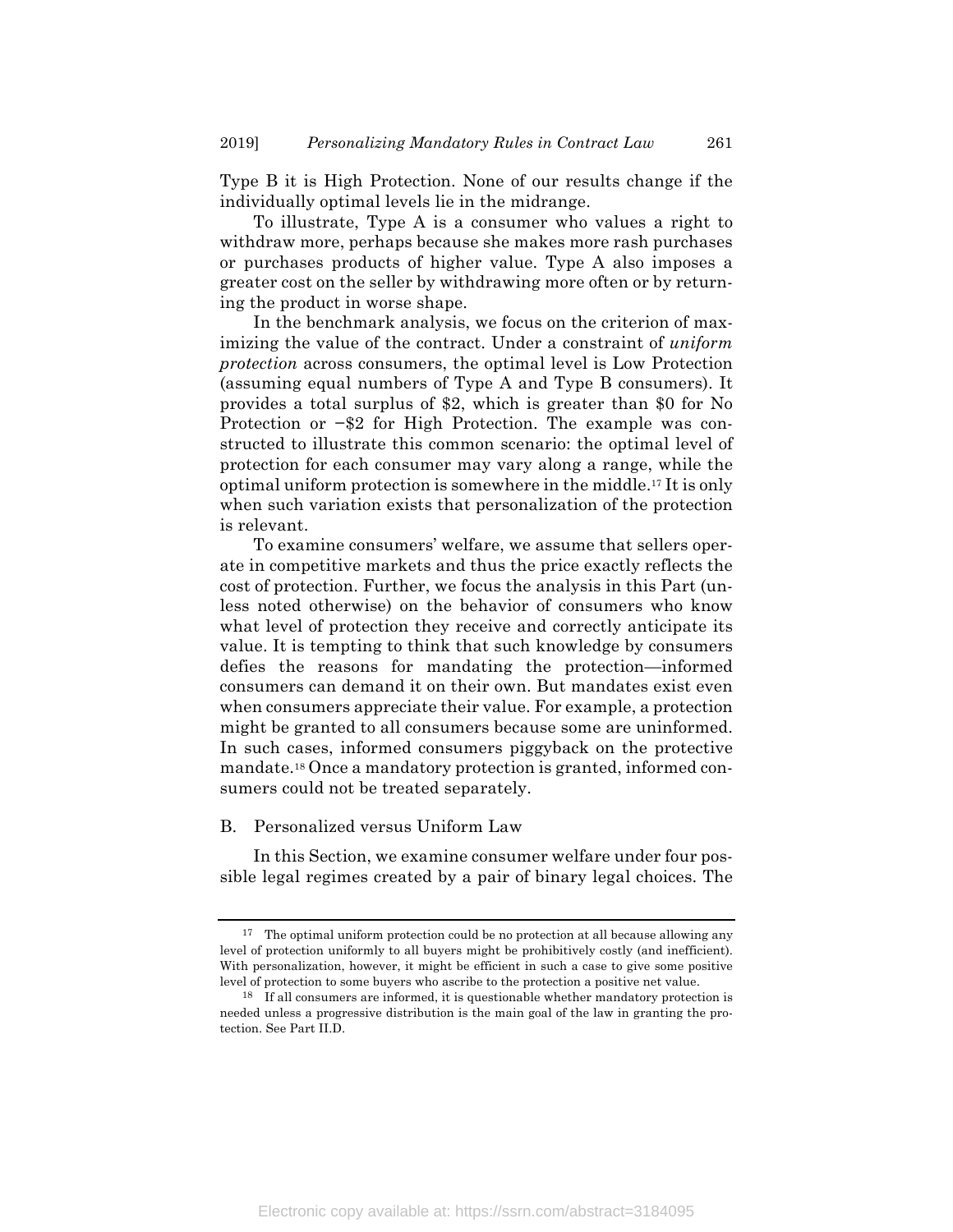first legal choice is whether to mandate a uniform or a personalized protection. The second legal choice is whether to allow personalized prices (reflecting the cost of the personalized protections) or to require uniform prices. Thus, the four regimes are:

- 1. Uniform Protection and Uniform Price
- 2. Uniform Protection and Personalized Price
- 3. Personalized Protection and Uniform Price
- 4. Personalized Protection and Personalized Price
- 1. Uniform Protection, Uniform Price.

Consider a legal mandate to provide the socially optimal uniform level of protection, which in the example is Low Protection, along with a prohibition against price discrimination. For the seller, the cost to provide this protection is \$10 for Type A and \$2 for Type B, on average \$6. At this price for the protection, both Type A and Type B will purchase the product (A's value for the protection is \$8, B's value is \$6, and both receive a benefit of \$1 from usage independent of the protection).

Several key effects of Regime 1 are illustrated by this scenario:

First, Type A consumer is cross-subsidized by Type B (this is true regardless of whether consumers are informed or not). This cross-subsidy is a common artifact of uniform protective laws with uniform prices: those who value the protection more are gaining at the expense of those who value it less.19 There are important distributive implications to such cross-subsidies, and they would be particularly disturbing if the direction of the transfer is regressive.20 In addition, due to the cross-subsidy, inefficient purchase decisions might be made (here we refer primarily to informed consumers). In particular, Type A's consumption is inefficient: left to pay for the true cost that it imposes on a seller providing Low Protection (\$10), Type A would decline the transaction because the value from the transaction is only \$9 (\$8 from the protection plus \$1 from usage). But because some of the cost is now borne by the Type B consumer, Type A consumer would happily take the windfall. Note that, in this example with No Protection, Type A

<sup>19</sup> See Omri Ben-Shahar, *The Paradox of Access Justice, and Its Application to Mandatory Arbitration*, 83 U Chi L Rev 1755, 1763–67 (2016).

<sup>20</sup> See Part II.D. In this context, a regressive transfer would distribute value from low-income consumers to high-income consumers.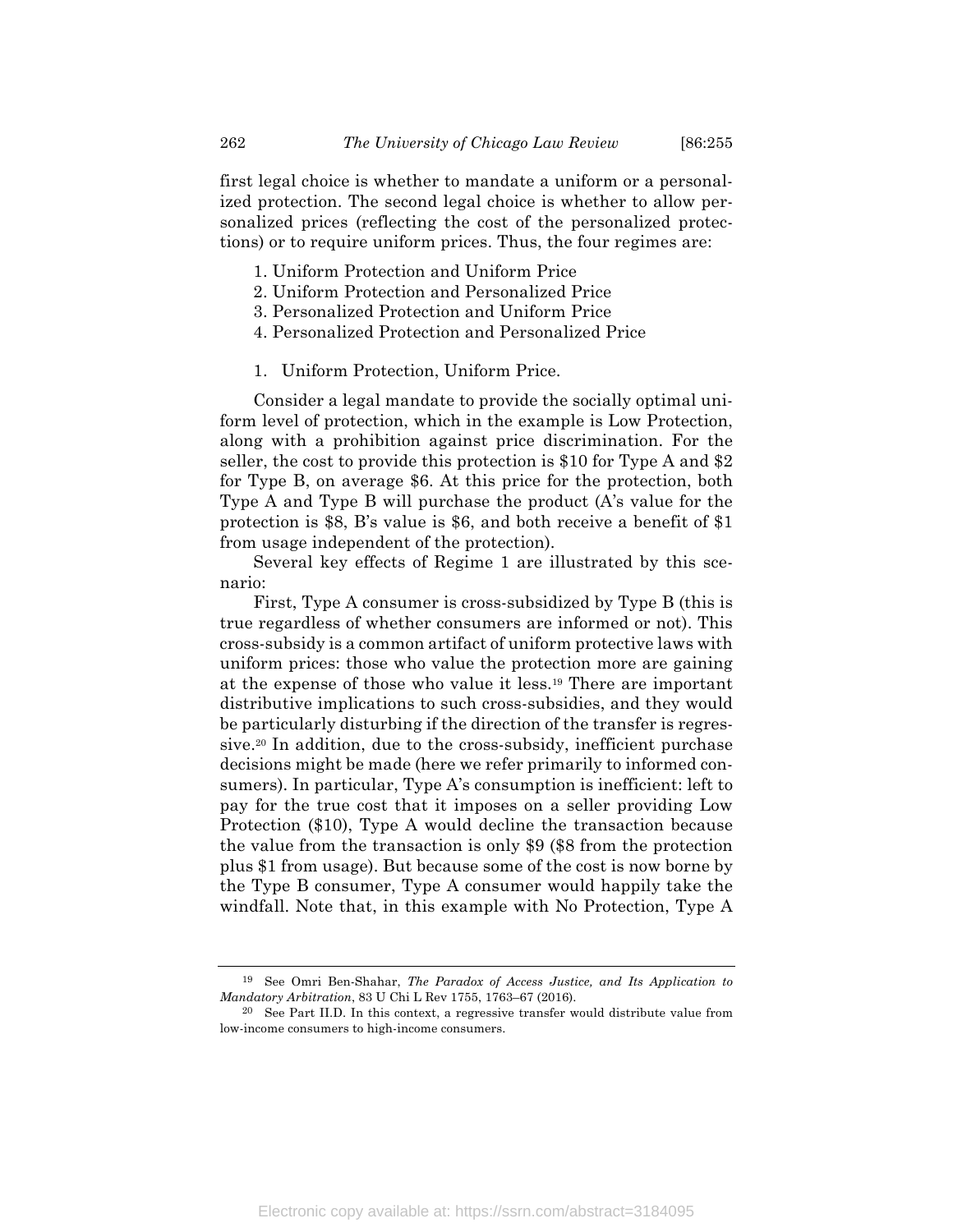consumer would buy the product (usage benefit of \$1), so her decision to buy, even with a cross-subsidy, turns out to be efficient. But this is not always so. If the usage benefit of the deal for Type A consumer (with No Protection) were negative, say −\$1, she would not enter into it without the cross-subsidy.

Second, Type B's consumption may also be inefficient. In the example, the price charged by the seller for the protection is equal to Type B's value for the protection, which leaves the Type B consumer with a benefit of \$1 from the transaction. But the example can easily be expanded to a scenario in which the price for the protection exceeds that value by more than \$1. Then, the cost of the protection—in particular, the cross-subsidy implicit in the price—would be "crushing" to Type B consumer, who would inefficiently exit the market. This unraveling is particularly unfortunate because, with No Protection, Type B would make the deal for a positive welfare of \$1. Moreover, if Type B exits, the seller could no longer afford to charge a price reflecting the average cost across A and B. With only Type A in the market, the seller would have to raise the price to reflect the cost of providing Low Protection to Type A. At that price, Type A consumers will also exit the market (they pay \$10 for the protection but receive a benefit of \$8 from the protection and \$1 from usage).

These effects are shown under the assumption that the legal mandate is set at the socially optimal uniform level of protection. The law could instead set the uniform protection at a different level, focusing perhaps on the interests of one type of consumer. That might, depending on the values, increase welfare and avoid some of the unraveling. But the flavor of the results above remains, and it is an artifact of a regime that treats different types of consumers uniformly.

In general, the direction of the effects the numerical example illustrates are typical of a Uniform Protection, Uniform Price regime: many consumers receive an inefficient level of protection, which reduces their overall surplus from the transaction and having to pay for inefficient protection—reduces their propensity to enter into the contract. Some of those consumers would have preferred to waive some of the protection; others want to pay for more protection. At the same time, there are consumers who are cross-subsidized under the Uniform Protection, Uniform Price regime; their surplus from the deal, as well as their propensity to enter into contracts, inefficiently increase. As a result, some unraveling is likely.

Electronic copy available at: https://ssrn.com/abstract=3184095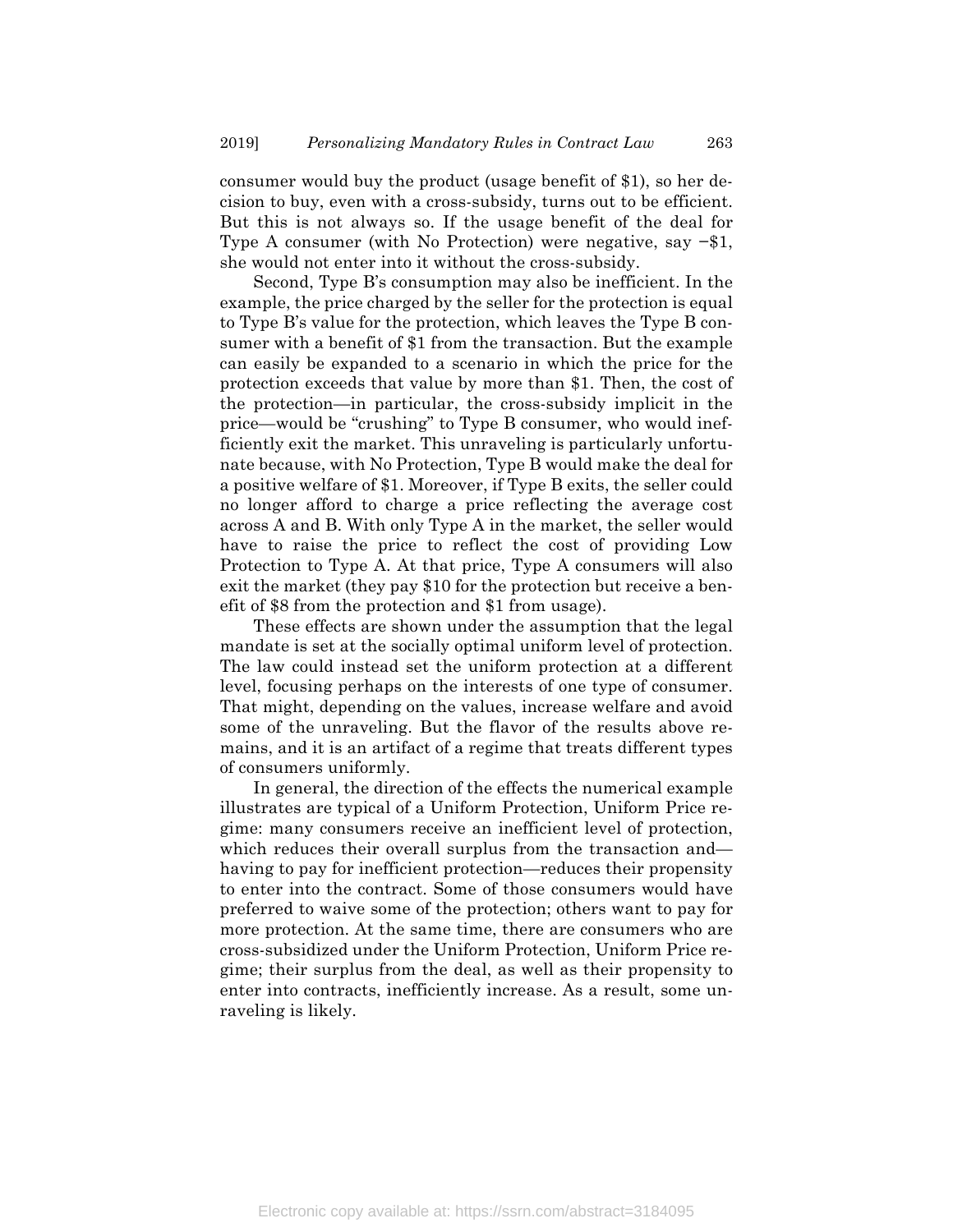#### 2. Uniform Protection, Personalized Price.

Consider now a legal mandate to provide the socially optimal uniform level of protection, which in the numerical example is Low Protection, but allowing the seller to price discriminate. The seller would charge each consumer a price reflecting the seller's cost of providing that protection, \$10 for Type A and \$2 for Type B. Only Type B would purchase the product.

In fact, a uniform protection regime with personalized prices could potentially yield greater welfare if the mandated protection is different than the optimal uniform level. If, in the example, the uniform mandate were High Protection, again the Type A consumer would avoid the transaction entirely because she values the protection at \$12 and yet is asked to pay \$20. But now, the net welfare to the remaining consumer, Type B, would increase to \$6. Thus, a uniform protection regime that anticipates the unraveling should set the level of protection that is optimal *for those consumers who remain in the market.*

Several key effects of Regime 2 are illustrated by this scenario. First, while there is no longer any cross-subsidy, a uniform level of protection could push some consumers out of the market—those who prefer not to bear the cost of the protection. Second, this regime imposes a loss on some consumers who receive a positive net payoff and remain in the market—but who are saddled with a protection level that is different than their personally optimal one.

3. Personalized Protection, Uniform Price.

We now turn to examine personalized mandatory protection. Consider first a legal mandate to provide each consumer her personally optimal level of protection but prohibiting variation in prices. Assume that the personalized mandates are set at the efficient level: No Protection for Type A and High Protection for Type B.

Having to charge a uniform price (and assuming, still, equal numbers of Type A and Type B consumers in the market), the seller would like to charge a price of \$2 for the protection (an average of \$0 and \$4, the cost of such protections). At this price, however, the Type A consumer would not enter the transaction because the value of No Protection is \$0, and her usage benefit is only \$1. With Type A out, the seller would have to charge a price of \$4 for the protection. The pooling of price causes an inefficiency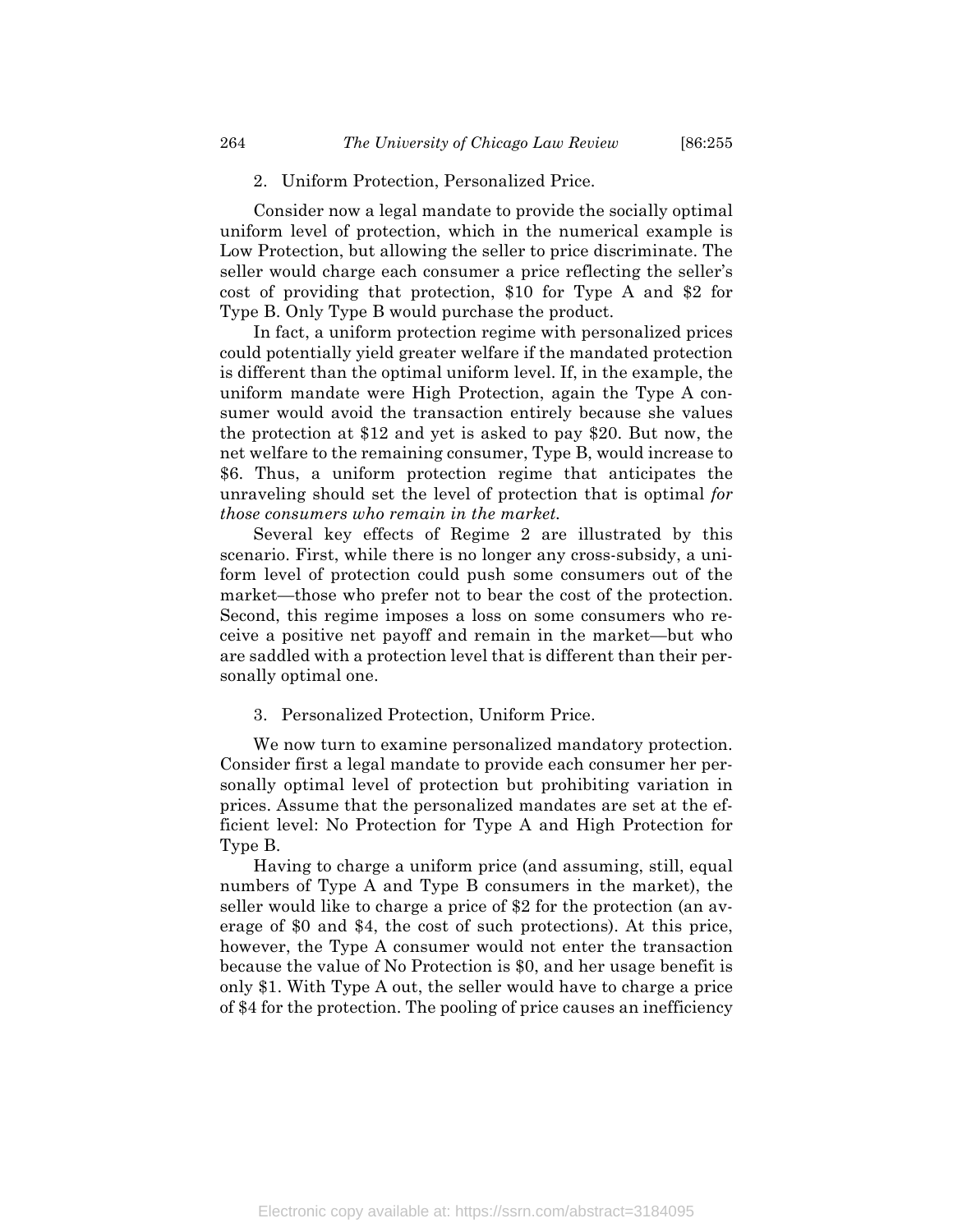in the form of partial unraveling, whereby Type A consumers do not enter these transactions and forgo the \$1 usage benefit.

In some settings, the degree of unraveling can be reduced by adjusting the personalized protection. If, in the example, the personalized protection for Type B were set at Low Protection (lower than the socially optimal personalized level), the uniform price of the protection would be reduced to \$1 (average of \$0 and \$2), and Type A would not exit the market. In the original numerical example, such adjustment reduces overall welfare, but in other cases welfare might increase.

In general, the uniform price mandate distorts the market outcome. The cross-subsidy it embodies reduces the propensity of some consumers to enter the contract. They will enter the transaction less often than optimal. At the same time, it increases the propensity of others to enter and might lead to excessive and inefficient contracting. This distortion can be reduced by shifting away from the socially optimal personalized protection for some consumers, but such deviation produces a new form of loss.

### 4. Personalized Protection, Personalized Price.

Finally, consider a fully personalized law: a legal mandate that provides each consumer her personally optimal level of protection and allows the seller to charge each consumer a different price. In our example, Type A consumer receives No Protection and pays \$0 for it. Type B consumer receives High Protection and pays \$4 for it. Each type enjoys a positive payoff (which, by construction of the regime, is the maximal payoff they can attain in the market). The result is maximization of the consumer surplus. This is the result that would occur with no legal mandate in a well-functioning market (informed consumers, perfect competition, and segmentation of consumers): each consumer would receive the individually optimal quality. There is no cross-subsidy, and thus the incentive to contract is optimal.

## II. EXTENSIONS

The previous Part demonstrated that personalized contractual protections and prices can increase the total value of the contracts. Some consumers might lose from personalization—those who receive a cross-subsidy under a uniform regime—but the gain to others generally exceeds such loss. More consumers enter contracts and enjoy well-matched protections, and overall welfare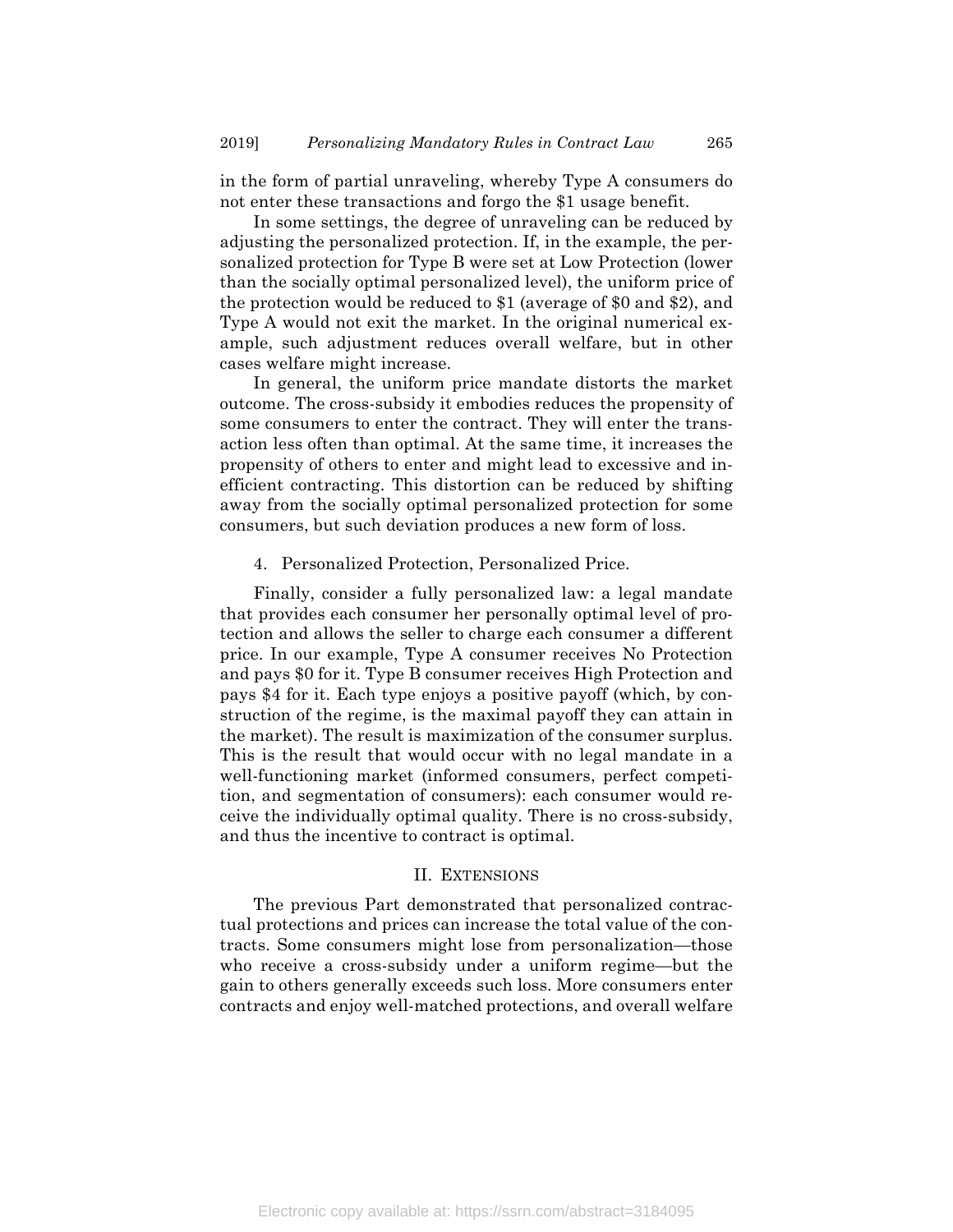increases. This is not surprising: one-size-fits-all treatments usually squander the advantages of tailored treatments, and we have shown that uniform prices cause unraveling.<sup>21</sup>

It is common and uncontroversial for sellers to personalize many product features, such as storage capacity of smartphones or amenities in a hotel. It is also common and uncontroversial to then personalize the prices of products containing varying features. These practices of personalized features with corresponding prices also extend to voluntary protections offered by sellers, such as extended warranties by stores or expanded rights to withdraw from transactions by airlines.<sup>22</sup> At the same time, it is currently widely uncommon for the mandatory legal features to be personalized in terms of scope and price.

The question we pose is: Why? What might explain the wide embrace of some types of personalization (features and voluntary protections) and not others (mandatory protections)? In this Part, we examine several possible objections to personalized mandatory protections and prices.

### A. Arbitrage

If different consumers receive different protections or prices, arbitrage may take place: consumers of one type will buy in order to resell to consumers of another type. Those who get higher prices, or less protection, or a worse combination of the two, would purchase not from sellers but from other consumers who receive better terms.

Arbitrage might occur under Regime 2 (Uniform Protection, Personalized Price) because Type A consumer, who is charged a higher price for the same protection, would buy instead from Type B and get the legal protection at a lower price. It might occur under Regime 3 (Personalized Protection, Uniform Price) because the Type A consumer, who is charged the same price for less protection, would again buy from Type B and get more protection for the same price. And arbitrage might occur under Regime 4 (Personalized Protection, Personalized Price) because the Type A consumer would prefer the combination of price and protection that Type B receives and, again, buy through Type B. Under

<sup>21</sup> See Parts I.B.1 and I.B.3.

<sup>22</sup> See Ben-Shahar and Posner, 40 J Legal Stud at 134 (cited in note 3) (describing the relationship between airline ticket prices and protections of the ticket holder's right to withdraw).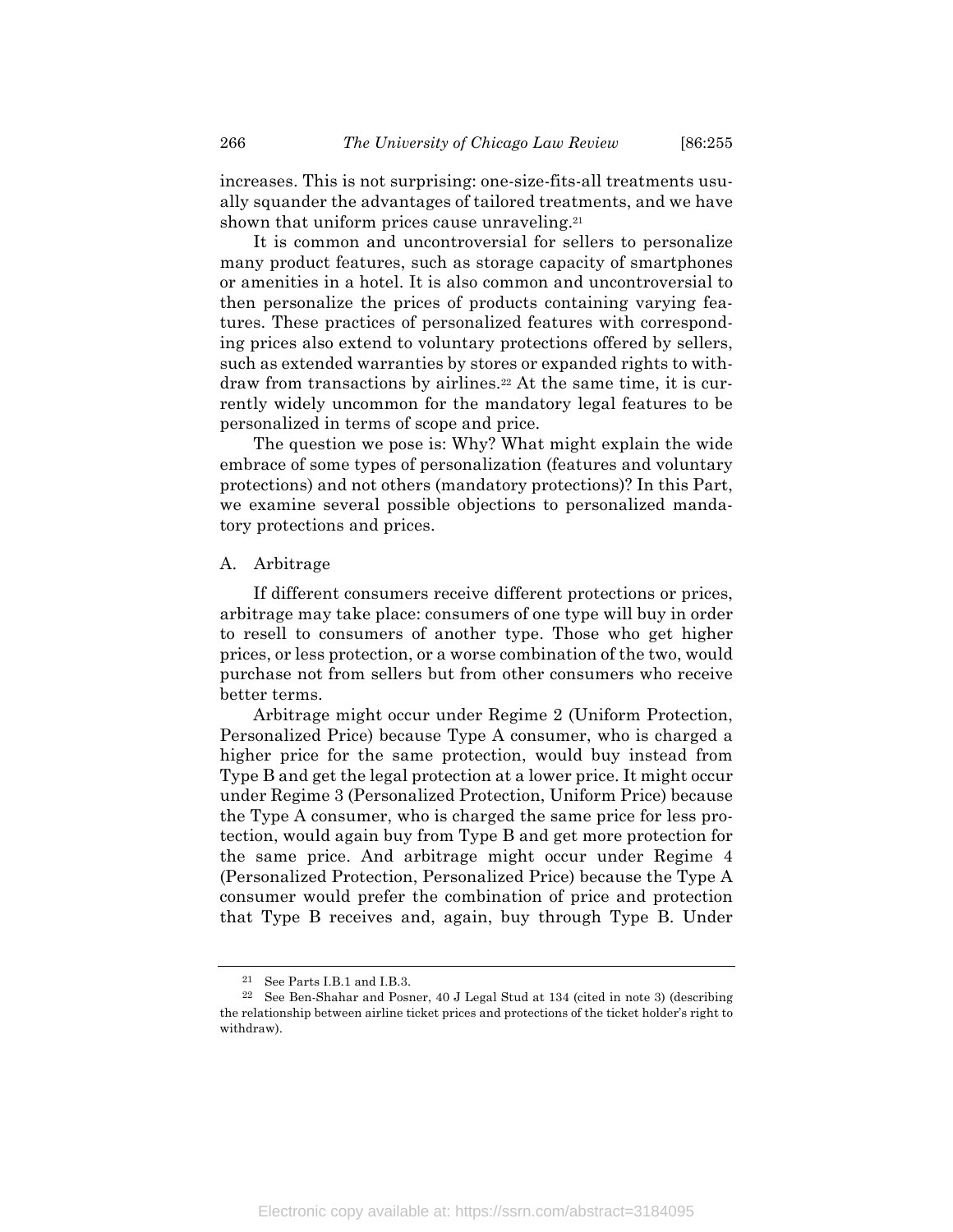Regime 1 (Uniform Protection, Uniform Price), arbitrage is not an issue because all consumers receive the same deal.

Thus, arbitrage may undermine personalization unless the law finds ways to prevent it. Arbitrage could be prevented if the personalized protection is attached not to the product (in rem) but exclusively to the consumer who purchased it (in personam). For example, if a consumer purchases a computer and has an extensive personalized right to withdraw, then to avoid arbitrage, a seller may require that the original purchaser must be present to withdraw (that, too, can be circumvented); or, more effectively, the seller might sell computers that require personalized access codes or other forms of identity verification.23 In general, by structuring the transaction not as a one-off sale of a discrete good but as an ongoing service of access to the product, sellers may eliminate arbitrage.24 Techniques currently used to prevent resale of "licensed" digital products, including contractual prohibitions against such transfers, would also be effective in stopping arbitrage.25

# B. Moral Hazard

Consider now how the different legal regimes affect the behavior of consumers in the transactions and, specifically, their decisions to utilize the protection. We consider both static and dynamic effects. At the static level, a legal protection is a form of safety cushion, which could create a standard moral hazard problem: when consumers don't bear the cost imposed on sellers, they overuse the protection. At the dynamic level, consumers' behavior may be affected by the desire to impact future prices and protection levels. (Think of an insurance policyholder who exercises

<sup>23</sup> For example, the International Student Identity Card (ISIC) provides a variety of discounts for students. The student card can also be used as an identification card, as it has a picture of the cardholder and some identifying information. In that way, the seller can be sure that the student is the rightful owner of the card, and only cardholders may enjoy the card's benefits. See *About Us* (ISIC Association), archived at http://perma.cc/GT7S-GHZB.

<sup>24</sup> Limiting the number of items that one consumer can purchase, as sometimes happens, might also be motivated by the desire of the seller to reduce the risk of arbitrage. See Jamie Robertson, *Why Some Firms Limit How Much You Can Buy* (BBC News, Jan 14, 2016), archived at http://perma.cc/9Y59-4FSG.

<sup>25</sup> See Aaron Perzanowski and Chris Jay Hoofnagle, *What We Buy When We Buy Now*, 165 U Pa L Rev 315, 327–29 (2017) (detailing how such preventive contractual mechanisms work in the digital media industry).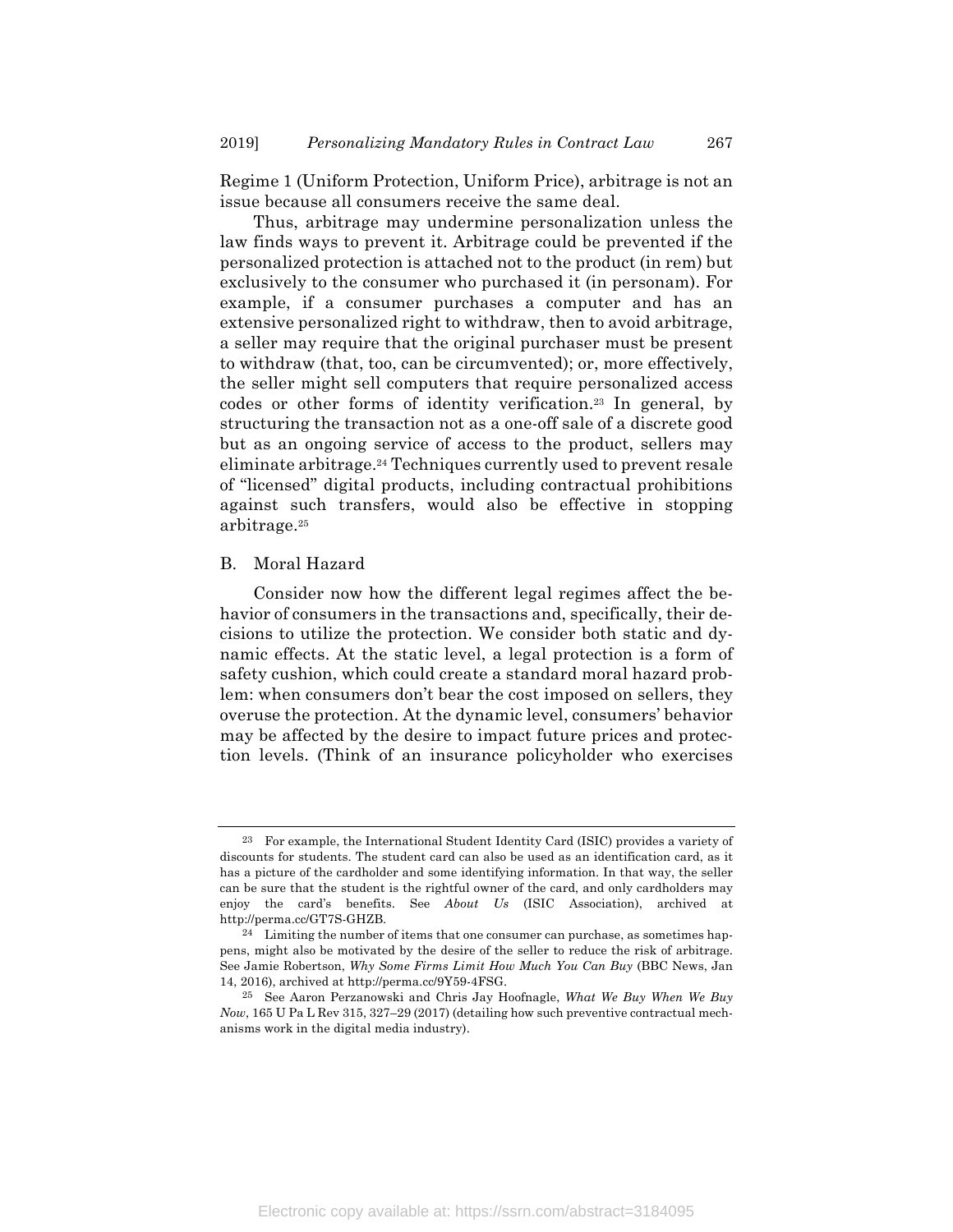more care so as to avoid a loss that, while fully covered by the insurance policy, would increase her future insurance premiums).

Under Regime 1 (Uniform Protection, Uniform Price), the standard static moral hazard problem of overutilization arises: the consumer externalizes the costs of the protection to the seller and uses the protection too often. A consumer who receives, for example, a right to withdraw would not be careful enough in her purchases; and any time she can get even a minor benefit from withdrawing, she would not think twice before doing so. There is no dynamic effect that would otherwise offset such overuse because the terms the consumer will receive in the future do not depend on the overuse.26

A behavioral distortion might arise under Regime 3 (Personalized Protection, Uniform Price). Again, the static problem of moral hazard occurs because the consumer has nothing to lose by overutilization of the protection—the price does not adjust. But now there is also a dynamic effect, and it could either aggravate or mitigate the static overuse problem. If high utilization leads to adjustment of the personalized protection level upward, the consumer would have an even greater incentive to overuse. But high utilization also increases sellers' costs, and that could lead the law to set a lower, rather than higher, level of protection. In such cases, the dynamic effect would restrain a consumer's static incentives to overuse the protection.

Importantly, the data that can be inferred from observed behavior about consumers' valuations is biased: it reflects the distortions created by the legal regime rather than true inherent values, and a personalization algorithm has to be trained to discount such information in calculating optimal personalized levels of protection. We view this as an additional cost of uniform price regimes: producing unreliable information that reflects distorted behavior.

Under Regimes 2 and 4, which involve personalized prices, no static moral hazard arises because of the dynamic effects of personalization. In particular, the consumer knows that her actual behavior would affect the price she would pay in future transactions, and this would restrain her incentives to overutilize the protection. And as long as the price accurately reflects the cost

<sup>26</sup> However, the uniform price would increase because many consumers would overuse the protection. This potential increase of the price, however, would not affect the individual consumer's behavior because that behavior would have only a negligible effect on the price.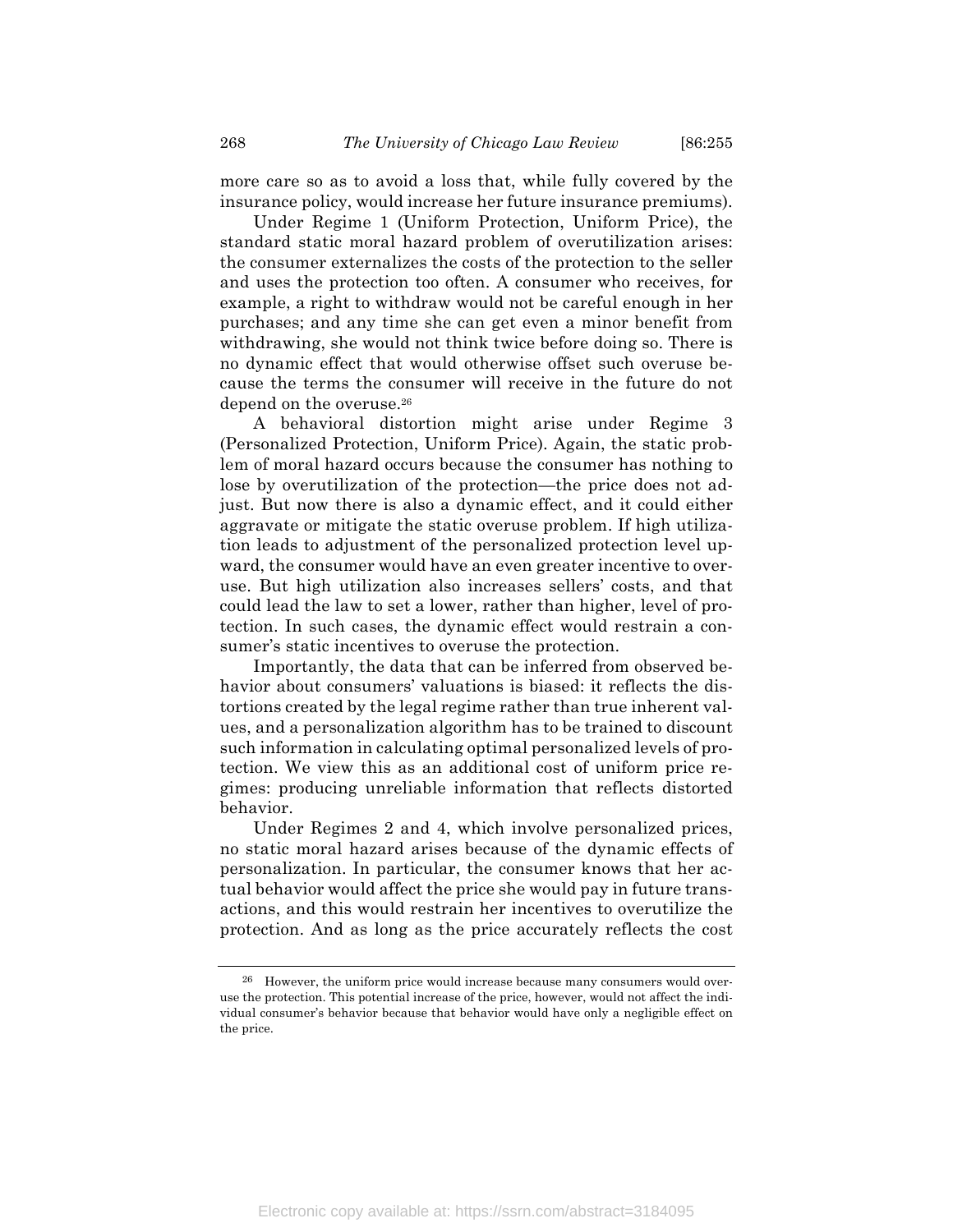imposed on the seller, the consumer would behave optimally. Still, Regime 4 is superior to Regime 2 because the Personalized Protection, Personalized Price regime gives the consumer the dynamic incentive to use the protection in a way that would adjust the protection toward her personally optimal level.

This discussion suggests that full personalization is desirable for prompting not only optimal protection from sellers but also good behavior by consumers. This should not be a surprise. Moral hazard problems are generally mitigated by long-term payoff structures that punish agents for poor behavior.<sup>27</sup> Still, this analysis has important ramifications for personalized regimes: their design should *not* be based mainly on consumers' past behavior under a different regime. If the law were to transition, for example, from Regime 1 to Regime 4, consumers' past behavior should not be a crucial factor in setting the personalized levels.

The behavior of sellers is also shaped by the prevailing legal regime. Sellers can engage in various ex ante expenditures to reduce the cost of complying with the mandated protection (other than avoiding the deal altogether). They may target some populations over others<sup>28</sup> or design transactions to reduce the cost of the mandated protections.29 When consumers tend to overutilize the protection (as we argue would happen under the uniform price Regime 1 and sometimes also under Regime 3), the seller would have added incentives to reduce that cost. To illustrate, if consumers overuse a right to withdraw, the seller would engage in broader disclosure or engage in less remote selling to reduce the buyers' rate of withdrawal. While the same concern drives the seller under Regime 4, it is attenuated: the buyer is disciplined by the personalized prices.

Electronic copy available at: https://ssrn.com/abstract=3184095

<sup>27</sup> See Robert Gibbons and Kevin J. Murphy, *Optimal Incentive Contracts in the Presence of Career Concerns: Theory and Evidence*, 100 J Polit Econ 468, 498 (1992); Bengt Holmström, *Managerial Incentive Problems: A Dynamic Perspective*, 66 Rev Econ Stud 169, 170–77 (1999).

<sup>28</sup> See George L. Priest, *A Theory of the Consumer Product Warranty*, 90 Yale L J 1297, 1314–19 (1981) (arguing that manufacturers could exclude warranty coverage for a particular use of a product or specific class of consumers for which the volume or intensity of use is relatively high, for example, by excluding coverage of commercial uses). See also David Gilo and Ariel Porat, *The Hidden Roles of Boilerplate and Standard-Form Contracts: Strategic Imposition of Transaction Costs, Segmentation of Consumers, and Anticompetitive Effects*, 104 Mich L Rev 983, 988–93 (2006) (describing techniques that might be used by merchants to screen unwanted consumers out).

<sup>&</sup>lt;sup>29</sup> See Priest, 90 Yale L J at 1330 (cited in note 28) (explaining that some warranties for products require consumers to report about a defect in a very short period of time to avoid the risk that the consumer's use added to the damage).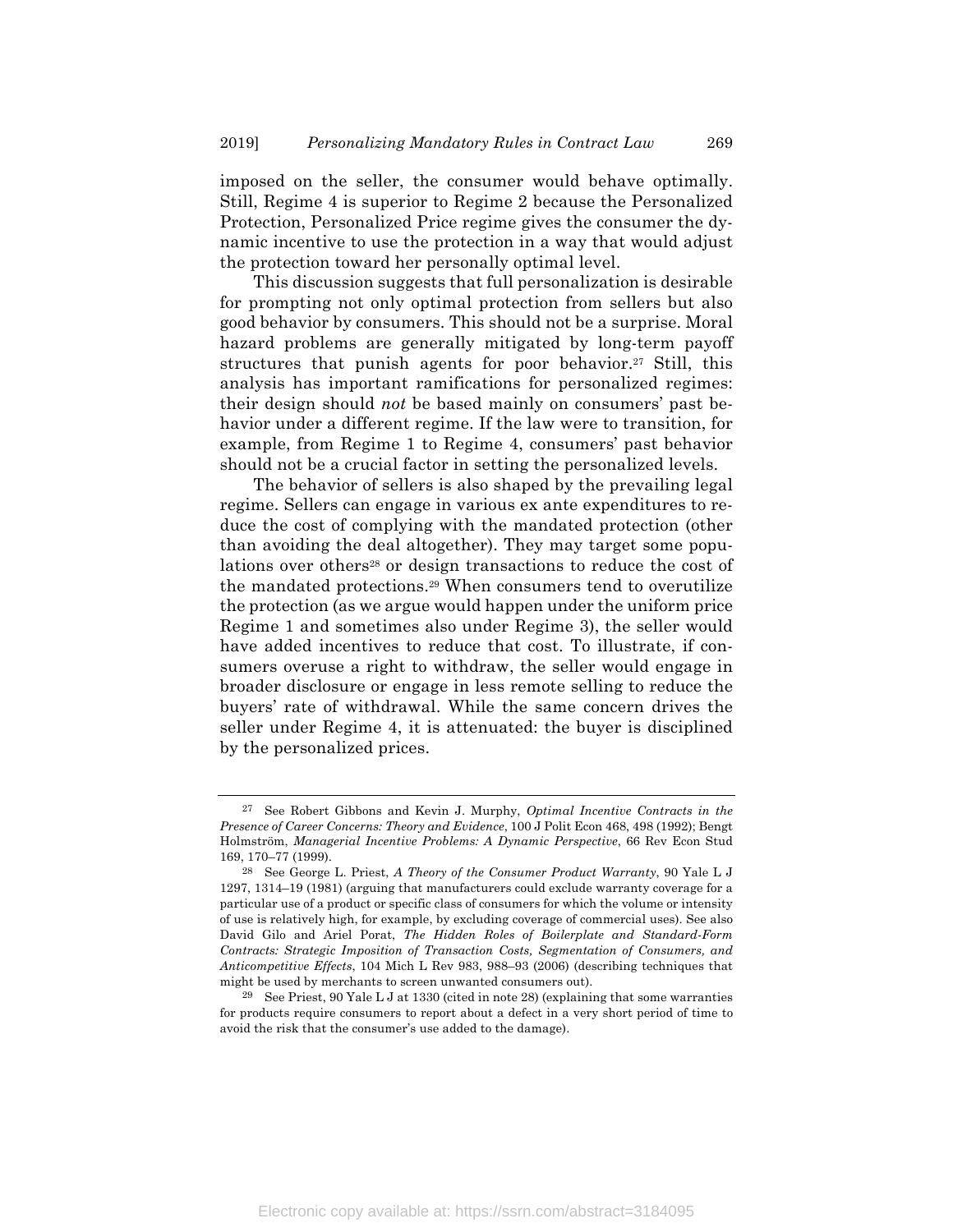#### C. Ex Ante Incentives

Consider now a different ex ante aspect—the incentives of consumers to reduce their need for the legal protection.30 Here we consider not the transaction-specific incentive to deploy the protection but the underlying decisions of consumers to alter their "type"—to invest in various skills that would reduce their need for legal protections. To illustrate, if legal protection is granted to consumers because they are ill-informed, uninsured, or poor, consumers might invest less in information, insurance, or work.

Regime 1 (Uniform Protection, Uniform Price) creates no additional incentives for consumers to improve their skills, beyond their basic interest in less need for a legal protection. Regime 2 (Uniform Protection, Personalized Price) provides stronger incentives: a consumer with improved skills requires less protection, which is less costly to the seller and leads to a lower price.

A strong intuition might suggest that personalization of the protection without personalization of prices (Regime 3) would *distort* incentives for self-improvement. If, as a result of making a costly investment in improved skill, a consumer values the legal protection less and receives less of it, the consumer would invest less.31 But the reverse could also be true. Better skills may sometimes reduce the cost to the seller, which would justify a higher, rather than lower, level of protection.32 In such cases, buyers would have stronger incentives to improve their skills.

What about sellers' incentives to reduce their costs under Regime 3? If a seller that invests in reducing its costs of granting the protection is then required to provide higher personalized protection, the seller would invest less. A seller, for example, might be able to invest in technologies that would ensure an effective reuse of returned products that otherwise get thrown out. But if

See Ben-Shahar and Porat, 91 NYU L Rev at 660–62 (cited in note 11) (discussing how automobile drivers' standard of care in accidents impacts pedestrian behavior ex ante).

<sup>31</sup> Although, it could be that the improved skills would make the consumer more protected in total even if the level of protection granted by the seller decreases. Thus, if higher skills mean a consumer knowing to protect herself from certain risks, she might not benefit much from a strong protection offered by the seller. Thus, the consumer might invest to improve skills, but still not at the efficient level: some of the benefits of the investment are externalized to the seller, who provides lower protection once the consumer's skills are improved.

<sup>32</sup> See the discussion of Regime 3 in Part II.B.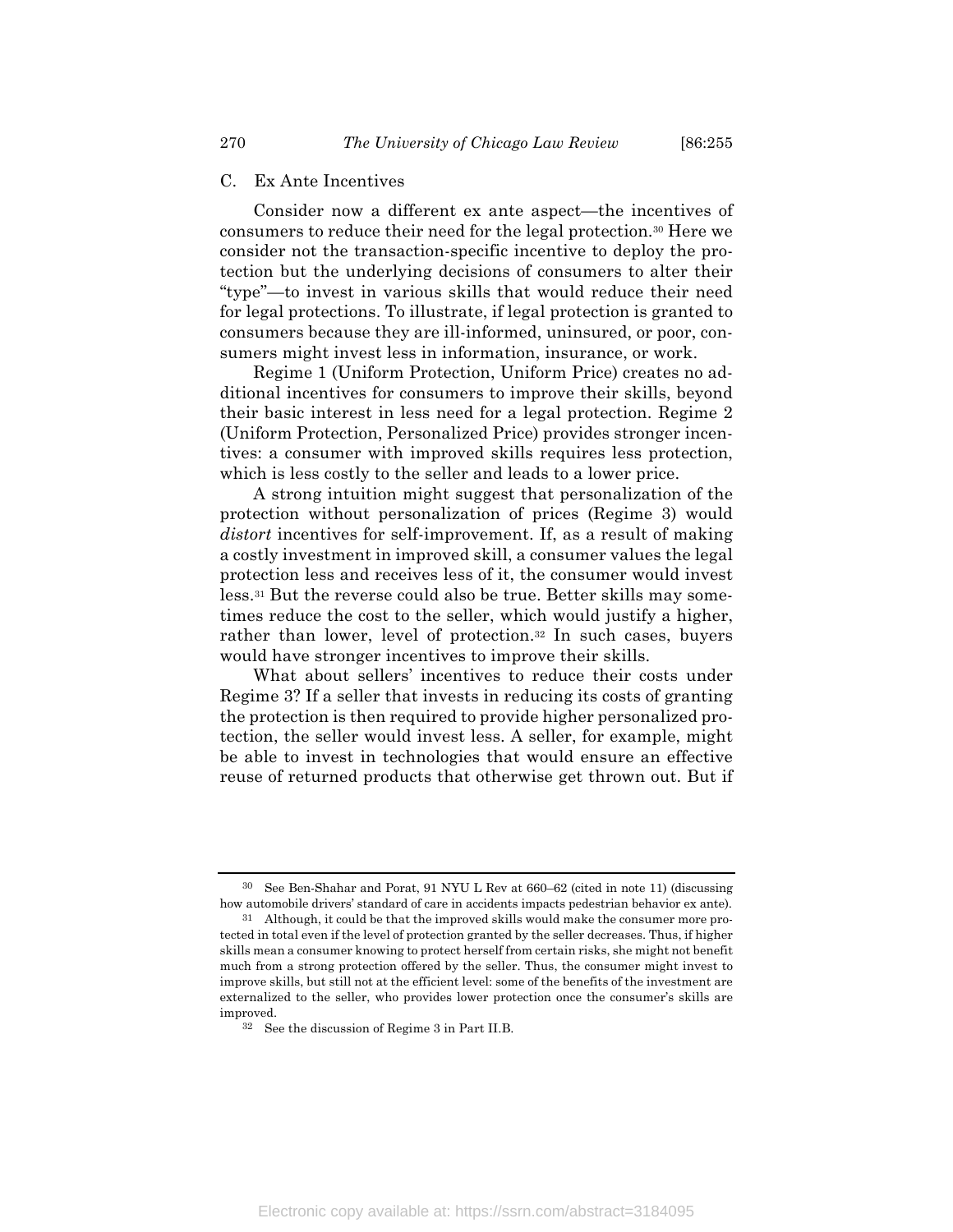such investment results in an increase in an extended period of withdrawal, the seller would be less likely to invest.<sup>33</sup>

This concern with the "deep" ex ante effects of personalized law is valid and important, and we have examined it in depth elsewhere.34 In general, when the law attaches greater protection or grants other benefits to low-skilled individuals, it reduces their incentives to improve. If a doctor who improves her skills is then confronted with higher personalized standards of care (with no increase in the prices she can charge), she would invest less than if no such personalization of liability occurs.35

But this concern is of lesser bite in the context of consumer contracts if the personalized protection is also matched with personalized prices (Regime 4). Now, improved skill could benefit a consumer. If she receives lower personalized protection, she is also charged a correspondingly lower personalized price. If the entire value of her increased skill is internalized to the consumer through the lower price—namely, if the sellers operate in a competitive environment—her investment, as well as the incentives of the seller to reduce the costs of the protection, would be optimal.

#### D. Distribution

One-size-fits-all rules in contract law are formally "equal" but in fact redistributive. If all consumers get the same right at the same price, those whose protections are more costly for the seller are cross-subsidized by others. The question then is whether the distributive effects are the intended ones (usually the goal is to favor most those who can afford the protections least) and, therefore, whether the effects are desirable from a social perspective. Because many consumer protections are intended to improve the well-being of the weakest consumers, it is crucial to verify that they do not unexpectedly have the opposite effect.

Under Regime 1 (Uniform Protection, Uniform Price) in our example, the winner is Type A consumer and the loser is Type B: the latter pays a price above the seller's cost to subsidize the former. If the social goal were to maximize contractual surplus, Type A should not get the protection in the first place—the cost

Electronic copy available at: https://ssrn.com/abstract=3184095

<sup>33</sup> What about the seller's incentives under Regimes 1 and 2, when the protection is uniform? When prices are uniform (Regime 1), sellers have incentives to reduce the costs of the protection; when prices are personalized (Regime 2), they also have such incentives.

<sup>34</sup> See Ben-Shahar and Porat, 91 NYU L Rev at 646–56 (cited in note 11).

<sup>35</sup> But she might improve her skills when, even with an elevated standard of care, her costs of care would diminish due to her improved skills. See id at 649.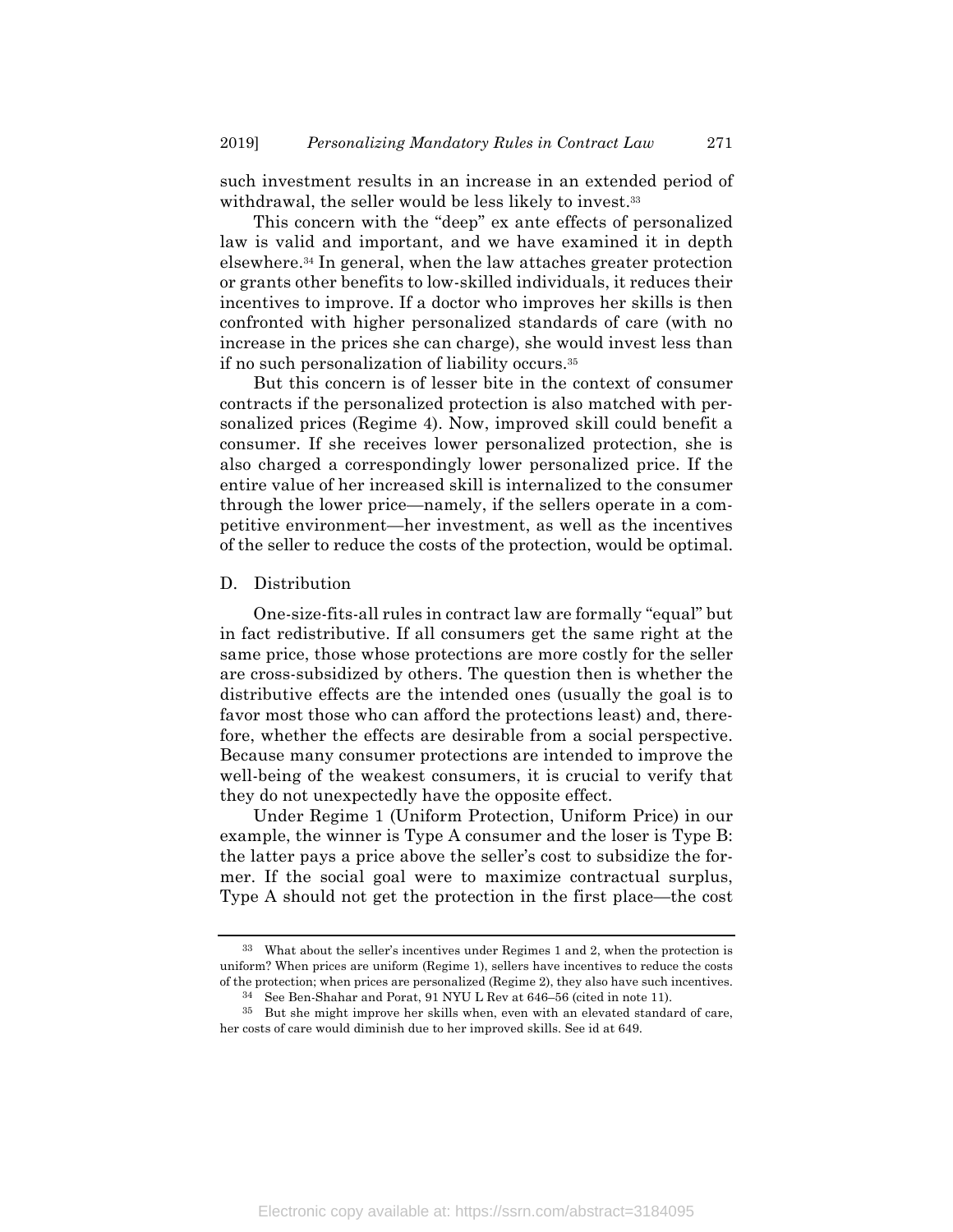outweighs the benefit. But if the social goal accounts for distribution, is the cross-subsidy desirable? Type A consumers value the protection most and also cost the seller more. Perhaps this is so because they are less sophisticated and less educated, more prone to make regrettable contracting errors than Type B. They are in greater need for a protection that digs them out from their own mistakes and misfortune. With no protection, Type A consumers would get deals with low surplus (they will not be able to afford high protection) or refrain from entering the deal. The mandate with cross-subsidy helps these consumers at the expense of the more advantaged Type B. Of course, it runs the risk of unraveling—Type B consumers leaving the market—but as long as Type B consumers have high enough value from the deal, such progressive cross-subsidies can be sustained under Regime 1. It is possible, of course, that Type A consumers are the relatively more sophisticated. They know how to deploy the protections better; thus they value the protections more and also cost the seller more. In such a case, the cross-subsidy under Regime 1 is unjust.

Let's turn now to Regime 3 (Personalized Protection, Uniform Price). In this regime, all consumers pay the same price but some are more protected than others. Now, the cross-subsidy reverses: Type A consumers subsidize Type B consumers. The former get no protection (because this is the optimal level given the high cost of providing them protection) but pay the same price for protection as part of this protection regime. If, for the reason above, Type A are a disadvantaged group, the distributive effects of Regime 3 are regressive and hard to justify. In other words, in situations in which disadvantaged groups value the protection more but also cause it to be disproportionately costly, personalized protection without personalized prices may backfire. Of course, the situation could be different: if the optimal personalized protection of the disadvantaged consumers is at a higher level than the one granted to the other consumers, and all pay the same uniform price—as might be the case in many occasions—the distributional effects of Regime 3 would be progressive.

What about Regime 2 (Uniform Protection, Personalized Price)? In this regime, all consumers receive the same protection but pay different prices, based on the seller's expected costs from the utilization of the protection by each consumer. As we explained, some consumers get less protection than what they need, and others get more than what they need, but there is no crosssubsidization. The same is also true about Regime 4 (Personalized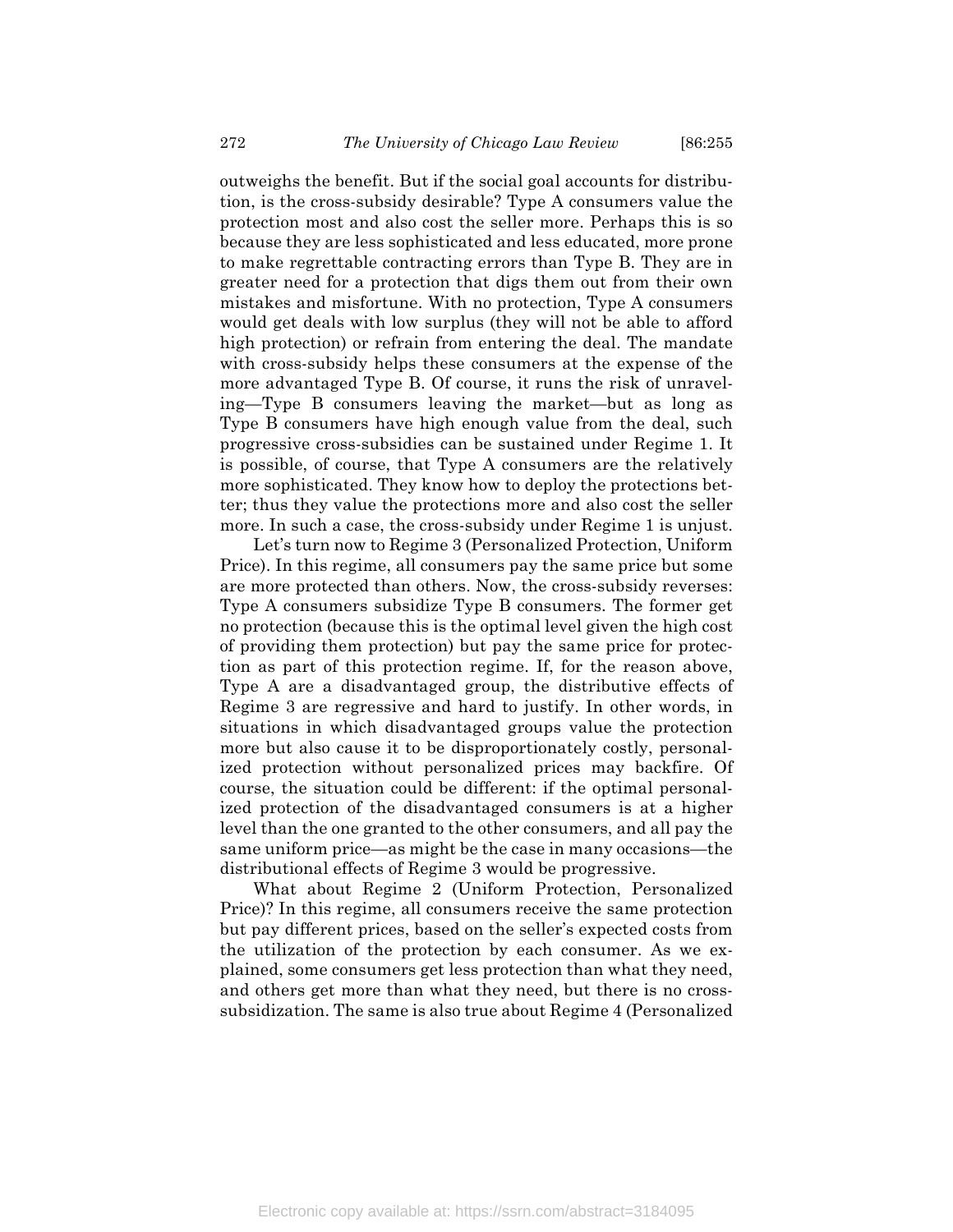Protection, Personalized Price): no cross-subsidies and, therefore, no redistributive effects.

We conclude, therefore, that personalization could, at times, defy the progressive goals that underlie the protective mandate. If weak consumers are the recipients of a cross-subsidy under a uniform price regime, they could lose it if prices are personalized and might even be priced out. The culprit for this problem is the personalization of *prices*. As long as prices are uniform, the personalization of the protection itself does not necessarily hurt the weakest consumers. On the contrary, if weak consumers are the recipients of higher than average personalized protection, the cross-subsidy embodied in a uniform price would be bolstered.

# III. APPLICATIONS

Parts I and II examined the theoretical case for personalized mandatory protections in consumer contracts. We now examine several prominent applications of this approach. There are numerous mandatory commands governing consumer contracts, most of them sector-specific and all potentially subject to personalization. Some mandates are stated as one-size-fits-all, brightline "rules"—for example, the rule prohibiting insurers from contesting a policy after it has been in force for two years.36 Other mandates are "standards" that receive more flexible, case-specific application but are never fully personalized—for example, the doctrine of unconscionability in contract law.

The goal in this Part is to provide additional insight into the *implementation* of personalized protections.37 We therefore divide the discussion into three Sections. The first two discuss the primary market failures that justify mandatory protections: consumers' misinformation and irrationality. We argue that mandates justified by such imperfections are ripe for personalization because the magnitude of these problems varies greatly across consumers. Accordingly, each of the first two Sections provides prominent examples of mandates that respond to these two market failures and demonstrates how to personalize them. The third

Electronic copy available at: https://ssrn.com/abstract=3184095

<sup>36</sup> See, for example, Fla Stat Ann § 627.455 ("Every insurance contract shall provide that the policy shall be incontestable after it has been in force during the lifetime of the insured for a period of 2 years from its date of issue.").

<sup>37</sup> We do not enter, however, into the *technologies* of personalization (such as using big data) because those have been discussed in length in previous papers. See Porat and Strahilevitz, 112 Mich L Rev at 1433–53 (cited in note 3); Ben-Shahar and Porat, 91 NYU L Rev at 679–86 (cited in note 11).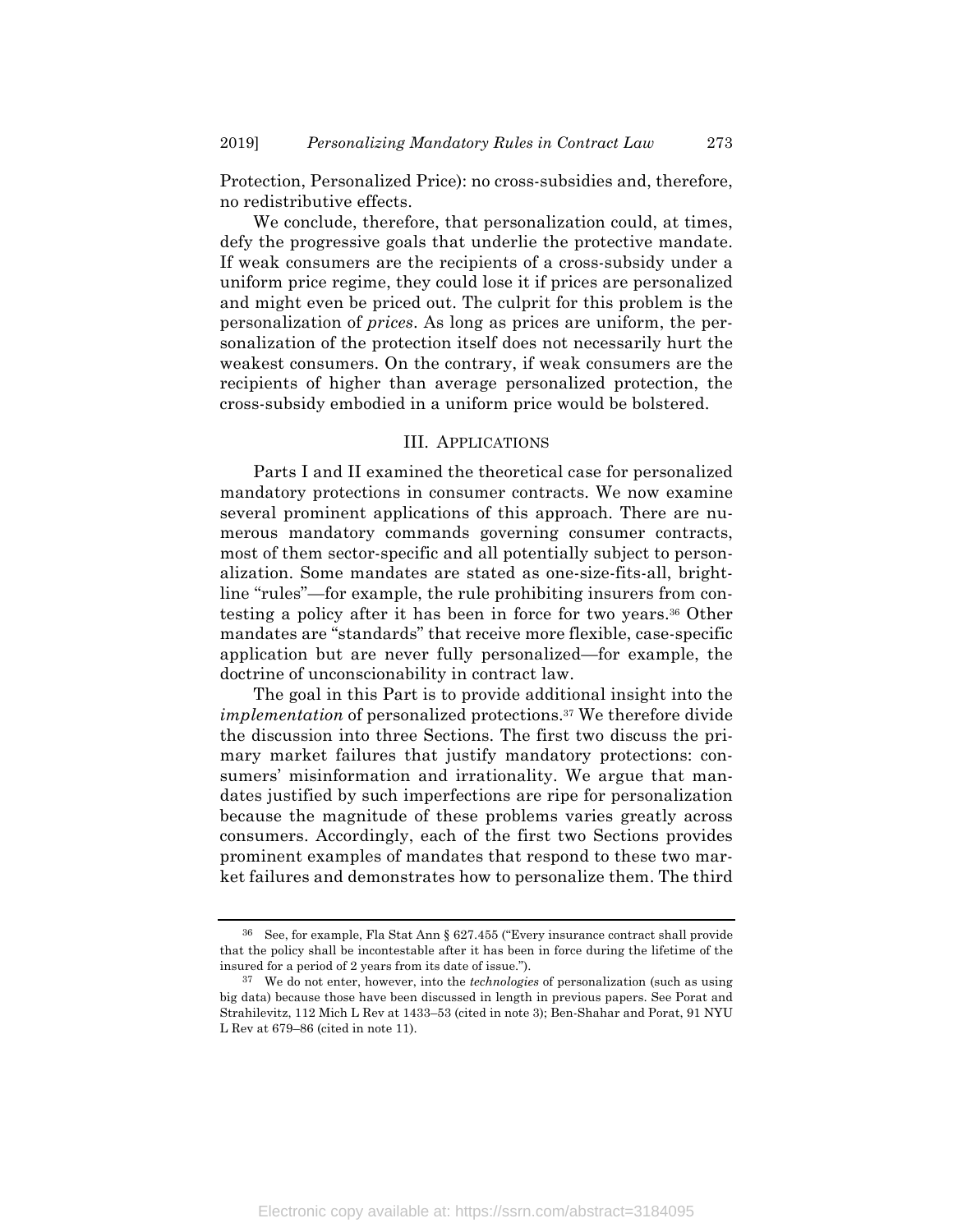Section shifts focus to mandatory protections justified by moral, noneconomic concerns. We ask whether personalization could enhance, rather than frustrate, the moral concerns used to justify the protections.

## A. Mandatory Protections Based on Asymmetric Information

One of the primary justifications for mandating consumer protections is the concern that consumers do not have the necessary information to demand such protections voluntarily. It is widely documented that consumers have different degrees of imperfect information and, thus, different needs for the corrective mandates that address such deficiencies.38 It should not be a radical move, then, to vary the mandate according to the gravity of the problem it seeks to solve.

The most straightforward illustration of this protection is personalized mandated disclosure.39 Consumers are protected through disclosure mandates if the information provided improves their decisions. Setting aside the questionable empirical basis of this premise,40 disclosure mandates should vary based on how much consumers need, or can use, the information. The regressive cross-subsidy effects arising from uniform disclosure mandates have been demonstrated in many consumer protection areas<sup>41</sup> and could be lessened by personalized mandates.

Another protective mandate grounded in the problem of asymmetric information is mandatory seller liability. Consumers may fail to appreciate the value of such protection and neglect to purchase it on the market. This could justify mandated warranties, sometimes provided by "lemon laws," which provide a refund

<sup>38</sup> See Omri Ben-Shahar and Carl E. Schneider, *The Failure of Mandated Disclosure*, 159 U Pa L Rev 647, 704–20 (2011); Richard Craswell, *Static versus Dynamic Disclosures, and How Not to Judge Their Successes or Failure*, 88 Wash L Rev 333, 340–45 (2013) (providing a model of the multidimensional nature of imperfect information in consumer markets).

<sup>39</sup> See Porat and Strahilevitz, 112 Mich L Rev at 1470–76 (cited in note 3).

<sup>40</sup> See Ben-Shahar and Schneider, 159 U Pa L Rev at 665–79 (cited in note 38) (documenting numerous contexts in which mandated disclosure has failed to improve consumer decisions).

<sup>41</sup> See Ben-Shahar, 83 U Chi L Rev at 1779–82 (cited in note 19) (noting some regressive cross-subsidy effects in health care, consumer credit markets, and access justice).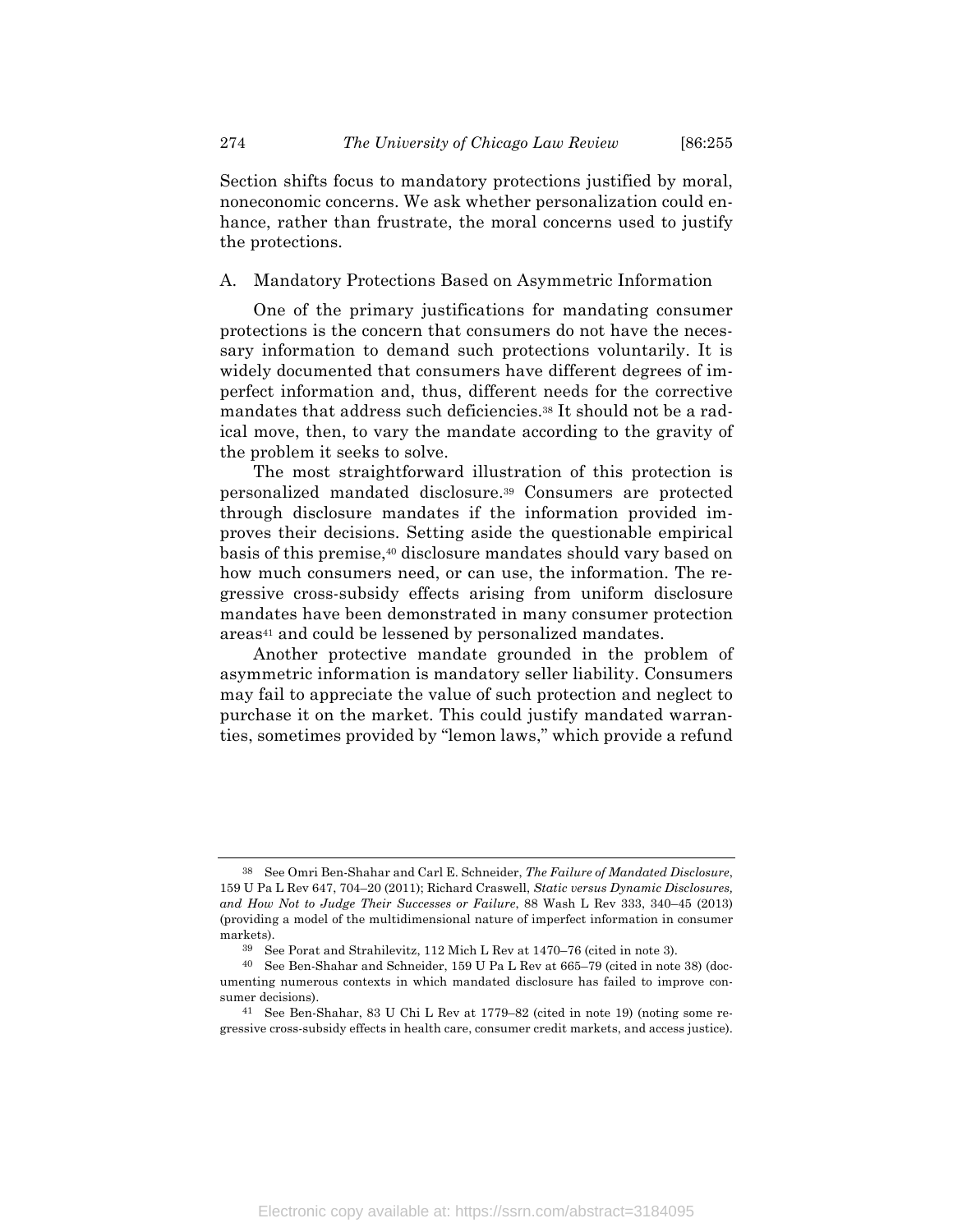remedy when the goods are chronically defective,<sup>42</sup> or by mandatory liability for bodily injuries.43 Some consumers do not have the information necessary to appreciate the value of the seller's liability and—if left to bargain for it—would buy too infrequently and too little. While such failures may also result from cognitive misjudgment, they are primarily a problem of misinformation sellers have an incentive to blur the true need for liability. (Note that problems of misjudgment could cause people to be overly pessimistic and purchase *too much*, rather than *too little*, liability.44)

The misinformation problem leading consumers to undervalue the seller's liability afflicts consumers differently. A consumer who adequately anticipates the problems that warranties seek to address can be relieved from (at least some of) the mandatory nature of the seller's liability. No one is born with the knowledge of how to value a warranty, but people learn their needs—only they do so at different rates, based on their varied experience, education, risk aversion, and access to other forms of insurance.45 And consumers vary not only with respect to the gravity of their misinformation but also what the missing information implies.46 For example, two consumers may be equally and entirely inexperienced and uninformed, but one of them direly needs a warranty because the consequences of an uncovered loss would be devastating to her, whereas the other might not. Personal factors could help define each consumer's need for, and scope of, mandatory seller liability.

As discussed in Part I, tailoring personalized liability would have obvious advantages. First, consumers will get the personally

<sup>42</sup> See, for example, Mich Comp Laws Ann § 257.1402:

If a new motor vehicle has any defect or condition that impairs the use or value of the new motor vehicle to the consumer or which prevents the new motor vehicle from conforming to the manufacturer's express warranty, the manufacturer or a new motor vehicle dealer of that type of motor vehicle shall repair the defect or condition.

See also, for example, Tex Occupational Code Ann § 2301.603(a) (West 2012) ("A manufacturer, converter, or distributor shall make repairs necessary to conform a new motor vehicle to an applicable manufacturer's, converter's, or distributor's express warranty.").

<sup>&</sup>lt;sup>43</sup> See, for example, UCC  $\S$  2-719(3) ("Consequential damages may be limited or excluded unless the limitation or exclusion is unconscionable. Limitation of consequential damages for injury to the person in the case of consumer goods is prima facie unconscionable but limitation of damages where the loss is commercial is not.").

<sup>44</sup> See Oren Bar-Gill, *Algorithmic Price Discrimination When Demand Is a Function of Both Preferences and (Mis)perceptions*, 86 U Chi L Rev 217–17 (2019) (discussing the connection between consumer misperception and valuation of risks and benefits).

<sup>45</sup> Bar-Gill, *Seduction by Contract* at 26–32, 214–15 (cited in note 1).

<sup>46</sup> Id at 27.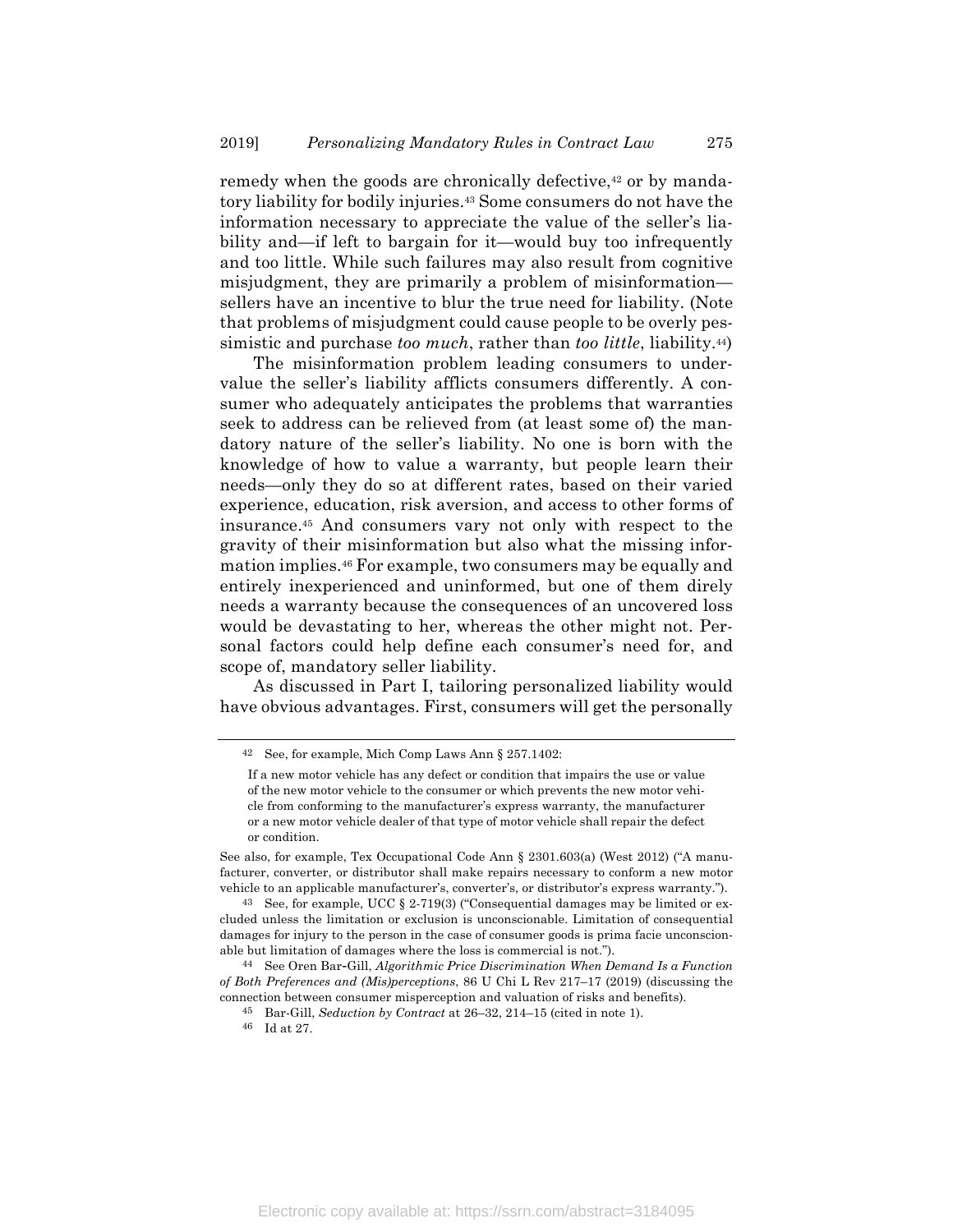optimal, rather than the average, coverage. Second, if coupled with personalized prices, cross-subsidies would be eliminated and consumption would be more efficient (recognizing, however, that cross-subsidization, if progressive, could lead to more contracts). Third, in cases in which the seller's liability relates to bodily injuries or other consequential losses, as a matter of distributive justice, a regressive cross-subsidy embodied in Regime 1 (Uniform Protection, Uniform Price) would be eliminated. This is because a uniform protection regime provides more valuable coverage to high-income consumers: they have higher losses compared to lower income consumers. (Most notably, their expected damages would be higher because their lost income in case of bodily injury is higher.) And if all consumers are paying the same price, the high-income, high-protection group is undercharged.<sup>47</sup> Personalizing sellers' liability would reduce this regressive effect.48

#### B. Mandatory Rules Based on Consumers' Irrationality

Mandatory protections are often based on consumers' lapses of judgment—mistakes they make that are not due to imperfect information. Consumers are said to "fall prey" to marketing techniques that highlight seductive aspects of the transaction (for example, teaser rates on credit cards).49 Or they are prompted by scare tactics and overworry about losses (and then purchase expensive and unnecessary insurance).50 Or they get "stuck" in habits and preset defaults, failing to make a minimal rational effort

See Ben-Shahar, 83 U Chi L Rev at 1782–85 (cited in note 19) (arguing that "mandated compensation can have differential effects across consumers, which can lead to cross-subsidies whereby poor consumers subsidize the compensation of wealthier consumers"); George L. Priest, *The Current Insurance Crisis and Modern Tort Law*, 96 Yale L J 1521, 1546 (1987) (arguing that, when the risk level is related to wealth or income, a uniform premium compels those with less wealth or income to subsidize those with more). But see Ariel Porat, *Misalignments in Tort Law*, 121 Yale L J 82, 97–107 (2011) (discussing the progressive effects of tort law when the standard of care is set uniformly for poor and rich victims, and the regressive effects when level of damages depends on victims' actual lost income).

<sup>48</sup> See Part II.D.

<sup>49</sup> See Bar-Gill, *Seduction by Contract* at 113–15 (cited in note 1).

<sup>50</sup> See Tom Baker and Peter Siegelman, *You Want Insurance with That? Using Behavioral Economics to Protect Consumers from Add-On Insurance Products*, 20 Conn Ins L J 1, 33–36 (2013) (discussing peoples' tendency to pay for "peace of mind to an extent that goes well beyond what expected utility theory would predict). See also Bar-Gill, *Seduction by Contract* at 32–40 (cited in note 1) (identifying that consumers misjudge expected product use). See also Oren Bar-Gill and Franco Ferrari, *Informing Consumers about Themselves*, 3 Erasmus L Rev 93, 109–11 (2010).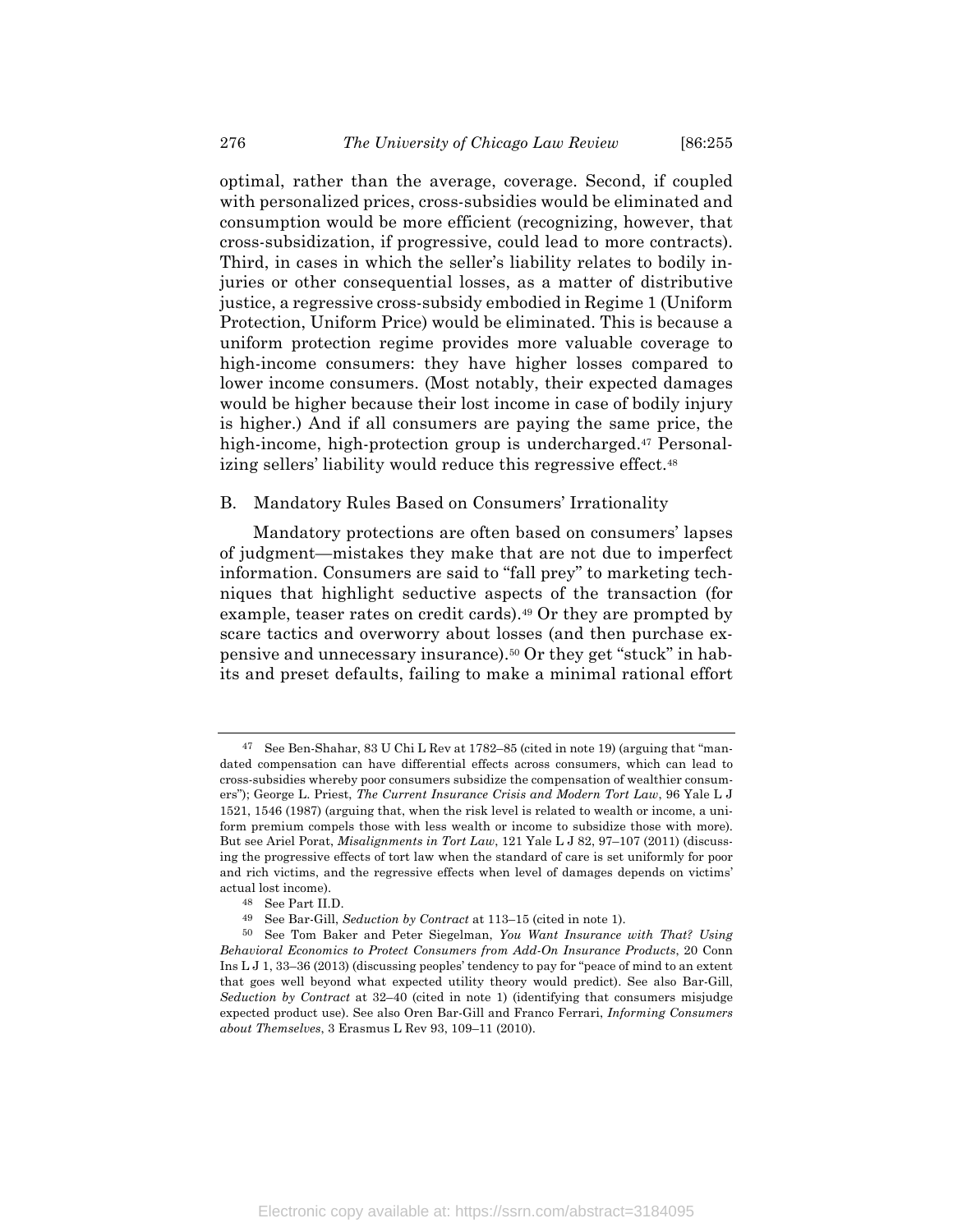to change the status quo and enroll, for example, in programs that provide a net benefit.51

These afflictions have been widely invoked to justify the design of *default rules*.52 The thinking is that consumers could be dug out of their cognitive fallacies by changing the defaults. We think that this idea is naïve, with a long history of failure.53 Default rules are a miserably poor method to protect consumers who make bad judgments because they are too easy for sellers to reverse. Consumers who do not seek the protections on their own are not likely to object to prompts by sellers urging them to disclaim the default protections. The handful of examples for successful "sticky" defaults that protect consumers are the exceptions. Taking consumers' irrationality seriously should be the basis for designing smart and personalized mandatory—not default—protections.

Consider, for example, mandated limits on credit card teaser rates.54 Creditors lure consumers with low short-term prices only to raise them drastically in the long-term. There is evidence that these arrangements take advantage of consumers' cognitive failures. Creditors correctly expect that borrowers would give disproportionate attention to short-term salient discounts, ultimately getting these borrowers to pay too much down the road for credit.55 The intervention for this market failure must be mandatory, or else creditors will easily get consumers to disclaim it. The Credit Card Accountability, Responsibility, and Disclosure Act of 200956 (CARD Act) accordingly prohibited some forms of "behavioral" pricing and teaser rates<sup>57</sup>—but in a one-size-fits-all manner.

<sup>51</sup> See Bar-Gill, *Seduction by Contract* at 231 (cited in note 1); Cass R. Sunstein and Richard H. Thaler, *Libertarian Paternalism Is Not an Oxymoron*, 70 U Chi L Rev 1159, 1172–73 (2003) (describing the "'status quo' bias").

<sup>52</sup> See, for example, Michael S. Barr, Sendhil Mullainathan, and Eldar Shafir, *Behaviorally Informed Regulation*, in Eldar Shafir, ed, *The Behavioral Foundations of Public Policy* 440, 440–46 (Princeton 2012); Richard H. Thaler and Cass R. Sunstein, *Nudge: Improving Decisions about Health, Wealth, and Happiness* 4–6 (Yale 2008).

<sup>53</sup> See Ben-Shahar and Schneider, 159 U Pa L Rev at 665–72 (cited in note 38); Lauren E. Willis, *When Nudges Fail: Slippery Defaults*, 80 U Chi L Rev 1155, 1174–1208 (2013); Ryan Bubb and Richard H. Pildes, *How Behavioral Economics Trims Its Sails and Why*, 127 Harv L Rev 1593, 1616–32 (2014).

<sup>54</sup> See, for example, Credit Card Accountability, Responsibility, and Disclosure Act of 2009 (CARD Act), Pub L No 111-24, 123 Stat 1734, codified in various sections of Titles 15 and 16.

<sup>55</sup> See Oren Bar-Gill and Ryan Bubb, *Credit Card Pricing: The CARD Act and Beyond*, 97 Cornell L Rev 967, 975–77 (2012).

<sup>56</sup> Pub L No 111-24, 123 Stat 1734, codified in various sections of Titles 15 and 16.

<sup>57</sup> 15 USC § 1666i-2.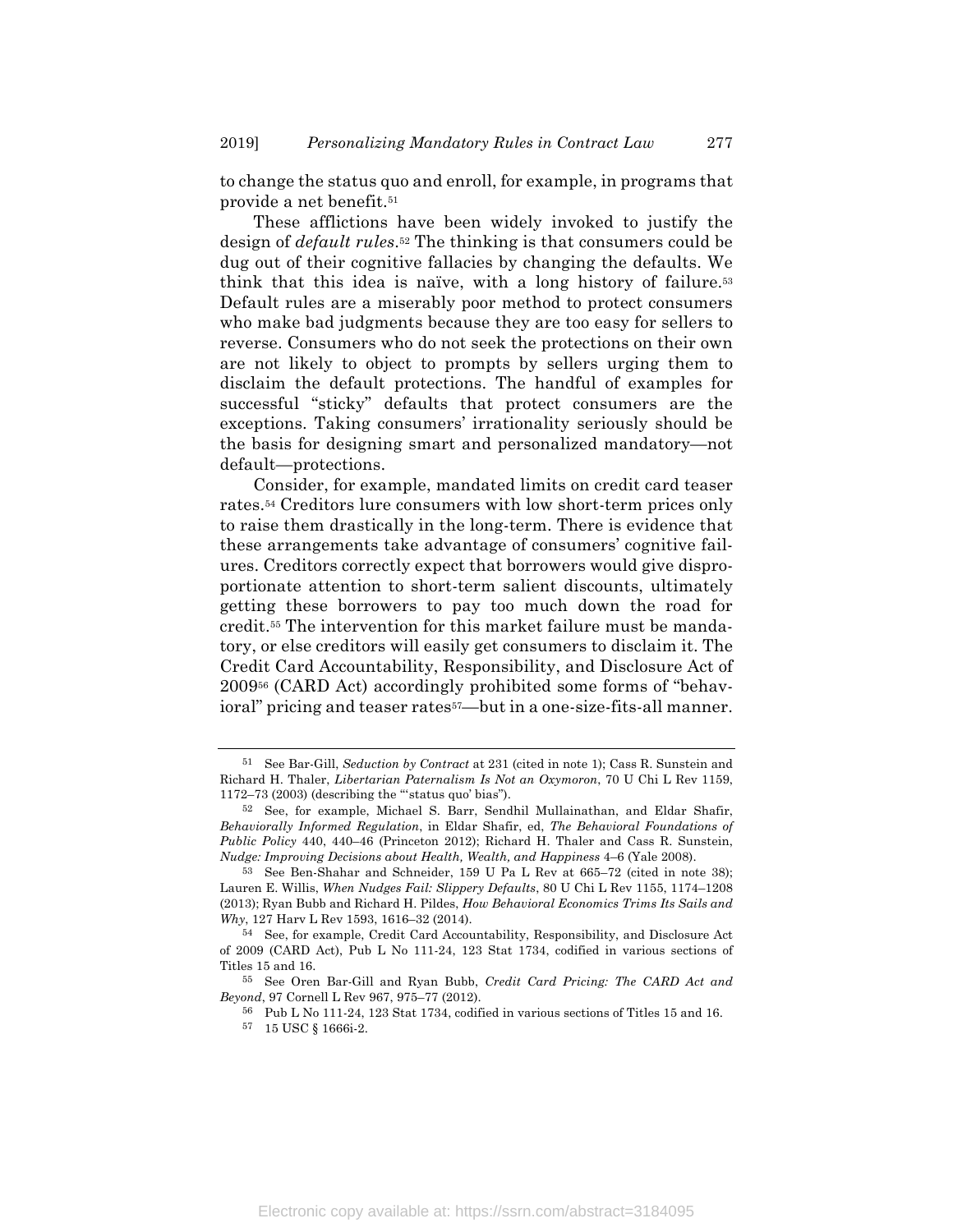This sweeps away the possible benefits some consumers get from short-term discounts. Teaser rates might serve legitimate purposes: sellers might want consumers to acquire experience with a new product, and low prices for a short period might serve both parties' interests.

Personalized protection could do better. For one, sophisticated consumers should be allowed to enjoy teaser rates because they are careful enough to avoid the back-end high rates (by switching to a different card). Why deny them the flexibility to take advantage of these "loss leaders"? Among less sophisticated consumers, the protection is needed but not uniformly. The oneyear freeze required by the law58 may be sufficient for some but too low for others. There is ample evidence that finances, charges, and fees charged to borrowers vary greatly across income level and credit score, providing both a justification and a yardstick for personalized limits.59

This example is drawn from the area of consumer credit, in which many protections are justified by various types of irrationality. It is also an area ripe for using big data to personalize the legal protections. In fact, personalization is already occurring in the shadow of the law. Credit reporting agencies collect mountains of data on consumers' finances, making it available to creditors to personalize their services. Why should the attributes of the product that are designed by the law be left out of this rich reservoir of information?60

#### C. Morally Motivated Mandatory Rules

Mandatory protections often find their justification not in market failures relating to information or rationality but, instead, in moral convictions that society holds. Those protections often manifest as prohibitions on selling some entitlements people have. Thus, people cannot sell their organs61 or their right

<sup>58</sup> 15 USC § 1666i-2 (prohibiting issuers from increasing interest rates in the first year after opening a credit card account).

<sup>59</sup> See, for example, Sumit Agarwal, et al, *Regulating Consumer Financial Products: Evidence from Credit Cards*, 130 Q J Econ 111, 124–31 (2015) (analyzing the effectiveness of consumer financial regulation with a data set covering 160 million credit card accounts). 60 See Porat and Strahilevitz, 112 Mich L Rev at 1440–50 (cited in note 3) (exploring

the different areas in which the law could use big data to personalize default rules).

<sup>61</sup> See National Organ Transplant Act of 1984, Pub L No 98-507, 98 Stat 2339, codified at 42 USC §§ 273–74 (2006); Uniform Anatomical Gift Act of 1987 § 10(a).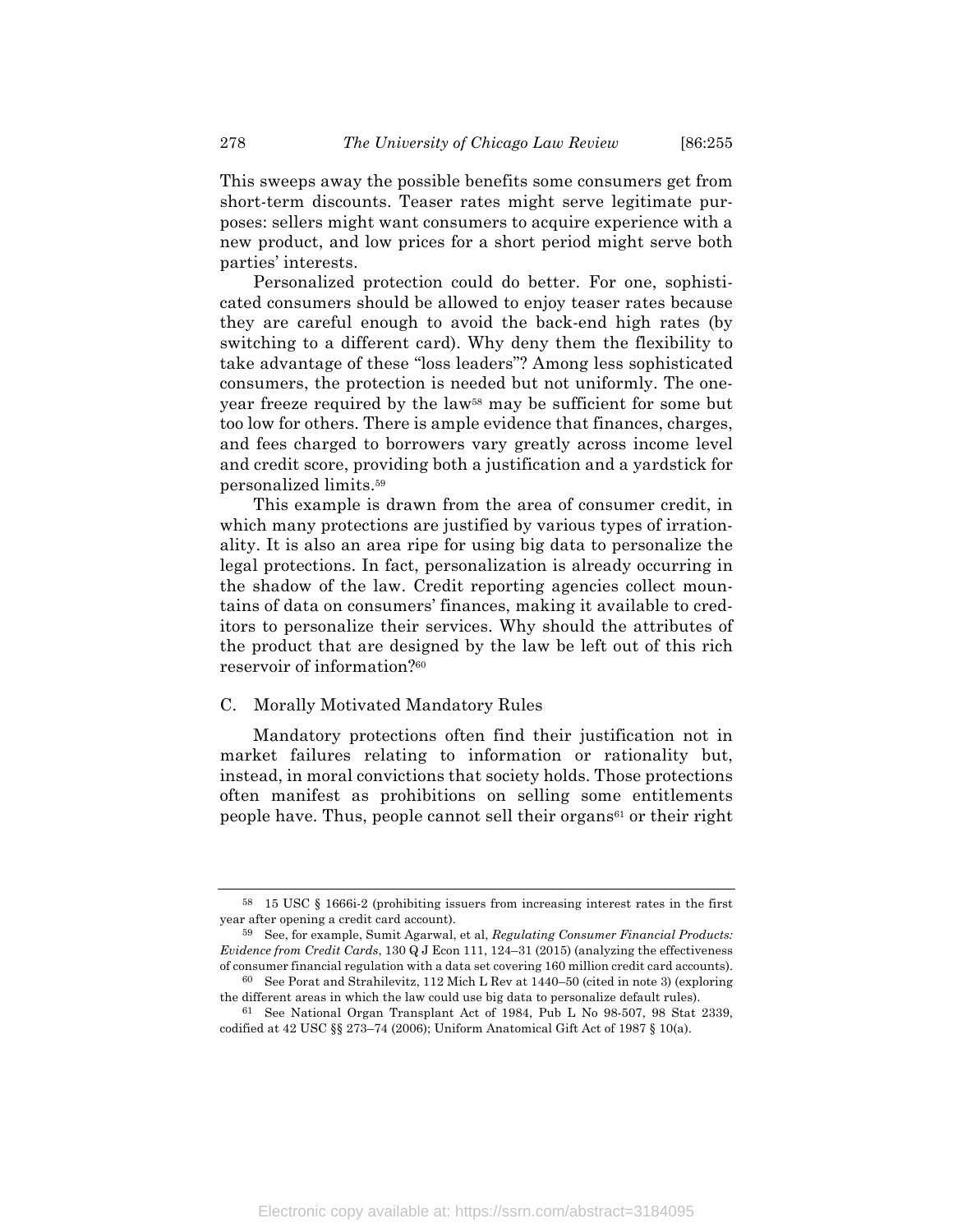not to be exposed to highly life-threatening conditions.<sup>62</sup> Inalienability, in other words, is a type of mandatory protection afforded to all, justified on grounds of dignity, justice, and sometimes efficiency.63

In consumer contracts, some rights are likewise thought to be fundamental. Even if a fully informed and rational consumer would agree to be treated harshly, societal values may deny effect to such consent. People may not waive, for example, the mandatory warranty of habitability in rental contracts64 despite the real possibility that such minimum guarantees of dignified living may drive up prices and drive out the poorest tenants.65 Likewise, workers may not agree—even after full and meaningful deliberation—to accept less than minimum wage for their labor.

Could such mandates be personalized? This question sounds almost heretical. The essence of such protections is to guarantee everyone in society a minimum basic set of rights. Wouldn't this objective be undermined by personalized protection? True, if personalization involves reducing the protection for some consumers below the minimum tolerable level that comports with societal moral values, the answer would categorically be "no."

But what about upward personalization? Why not *increase* the protection for some above the minimum tolerable level? A

 $62$  See 29 CFR § 1926.20(a)(1) (requiring, in the field of construction, that "no contractor or subcontractor for any part of the contract work shall require any laborer or mechanic employed in the performance of the contract to work in surroundings or under working conditions which are unsanitary, hazardous, or dangerous to his health or safety").

<sup>63</sup> See Margaret Jane Radin, *Market-Inalienability*, 100 Harv L Rev 1849, 1852–59 (1987) ("[I]nalienability is ascribed to an entitlement, right, or attribute that cannot be voluntarily transferred from one holder to another. Inalienability in these uses may mean nongiveable, nonsalable, or completely nontransferable."); Guido Calabresi and A. Douglas Melamed, *Property Rules, Liability Rules, and Inalienability: One View of the Cathedral*, 85 Harv L Rev 1089, 1111–15 (1972); Ariel Porat and Stephen Sugarman, *Limited Inalienability Rules*, 107 Georgetown L J \*8–10 (forthcoming 2019), archived at http://perma.cc/WNC3-DAQT.

<sup>64</sup> See, for example, *Boston Housing Authority v Hemingway*, 293 NE2d 831, 843 (Mass 1973) (providing that an "implied warranty that the premises are fit for human occupation . . . cannot be waived by any provision in the lease or rental agreement"). See also generally Roger A. Cunningham, *The New Implied and Statutory Warranties of Habitability in Residential Leases: From Contract to Status*, 16 Urban L Ann 3 (1979) (arguing that most jurisdictions follow the rule that obligates the landlord to repair all defects irrespective of when they emerge, notwithstanding any agreement to the contrary).

<sup>65</sup> See *Chicago Board of Realtors, Inc v City of Chicago*, 819 F2d 732, 742 (7th Cir 1987) (Posner concurring) (affirming a Chicago ordinance that mandated certain unwaivable protections for tenants while criticizing its effects on the housing supply for lowincome individuals).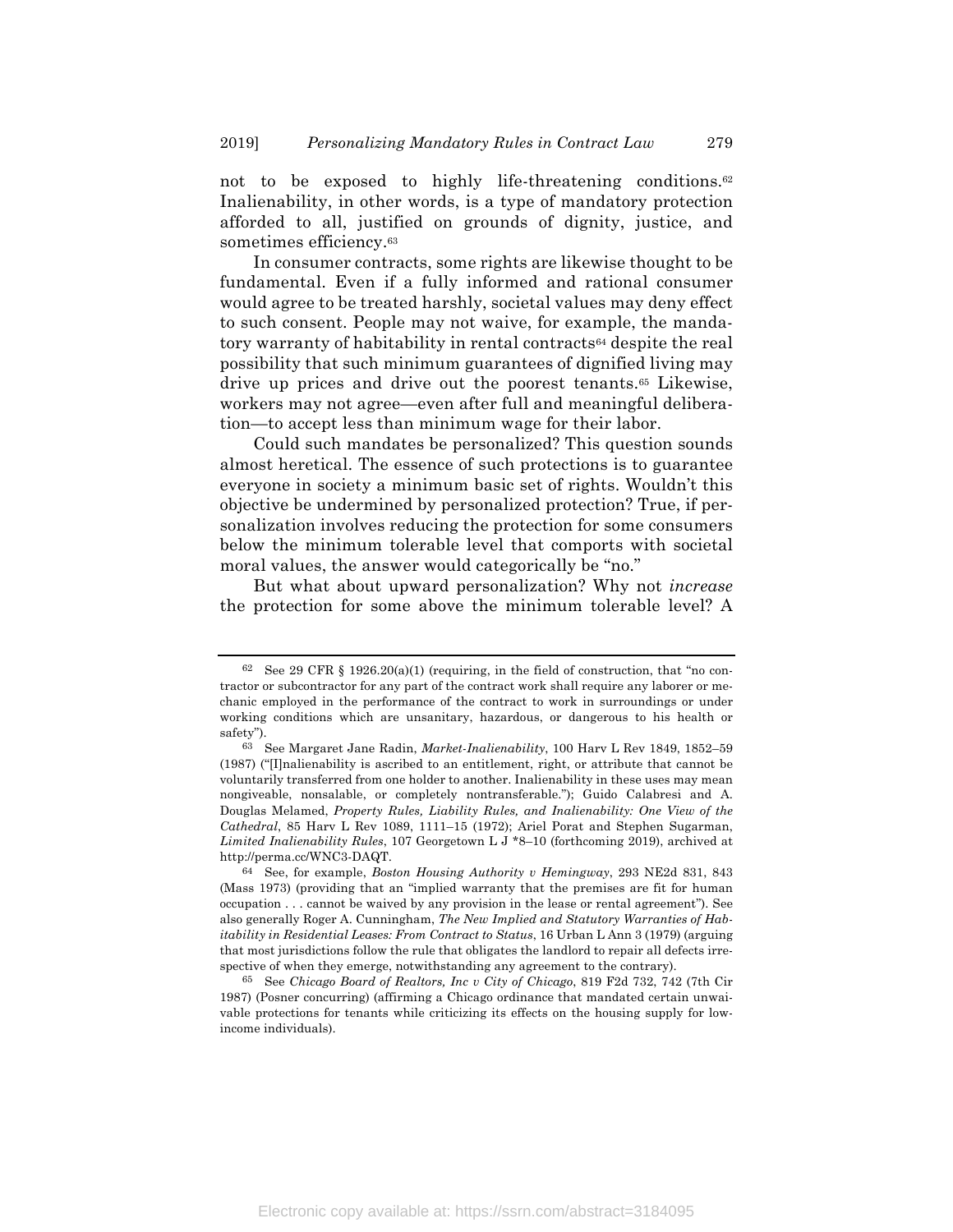basic warranty of habitability ought to be provided for all, but a heightened one could also be tailored based on circumstances. Moreover, the guarantee of minimum fair terms is at times controversial because of its unintended effects. Possibly, some tenants lose access to homes when a warranty of habitability is enforced,<sup>66</sup> some workers lose jobs when workplace mandates are put in place,67 and some borrowers lose access to credit when loan agreements are subject to mandates (like usury prohibitions or limitations of creditor levy).<sup>68</sup> Personalized protections could work to strike a more delicate balance between the protective goals and their unintended effects. Some consumers would receive less protection if the cost of such protection would crush a seller's ability to cater to them. We recognize that such tailoring would have to compromise some of the goals underlying prevailing moral convictions for consumer protections and, thus, should be implemented only when the compromise carries proven benefits.

But personalization could be even more ambitious and work not only on the side of the *benefits*. Interestingly, personalization might also work on the side of the *costs* of such relaxation. Some of the moral arguments that justify the protection differ significantly in their strength from one type of consumers to another.<sup>69</sup> Reconsider again the warranty of habitability. Imagine a young, healthy law student who can easily afford to live in a decent apartment but prefers to live in a subpar low-rent apartment so as to save money for a tour in Europe after graduation. While the benefits of relaxing the protection are not huge (unless one considers traveling to Europe to be an essential necessity), the "moral" costs of such relaxation are minor. A mandatory right to habitability can be personalized—and in this case reduced—especially if the tenant is granted instead a right to revoke the tenancy at any time with no penalty.70

<sup>66</sup> See id.

<sup>67</sup> See Simon Deakin, Jonas Malmberg, and Prabirjit Sarkar, *How Do Labour Laws Affect Unemployment and the Labour Share of National Income? The Experience of Six OECD Countries, 1970–2010*, 153 Intl Labour Rev 1, 3 (2014) (discussing the argument that some labor regulations cause depressed demand from employers).

<sup>68</sup> See generally Geoffrey Giles, *The Effect of Usury Law on the Credit Marketplace*, 95 Banking L J 527 (1978).

<sup>69</sup> See Porat and Sugarman, 107 Georgetown L J at \*19–34 (cited in note 63) (discussing six different concerns that justify inalienability rules and the ways in which each of these concerns could be mitigated).

<sup>70</sup> See id at \*11–14 (proposing a rule, which stands between inalienability and alienability rules, according to which holders of entitlements would be able to transfer—or waive their entitlements but retain the inalienable right to revoke the deal with no penalty).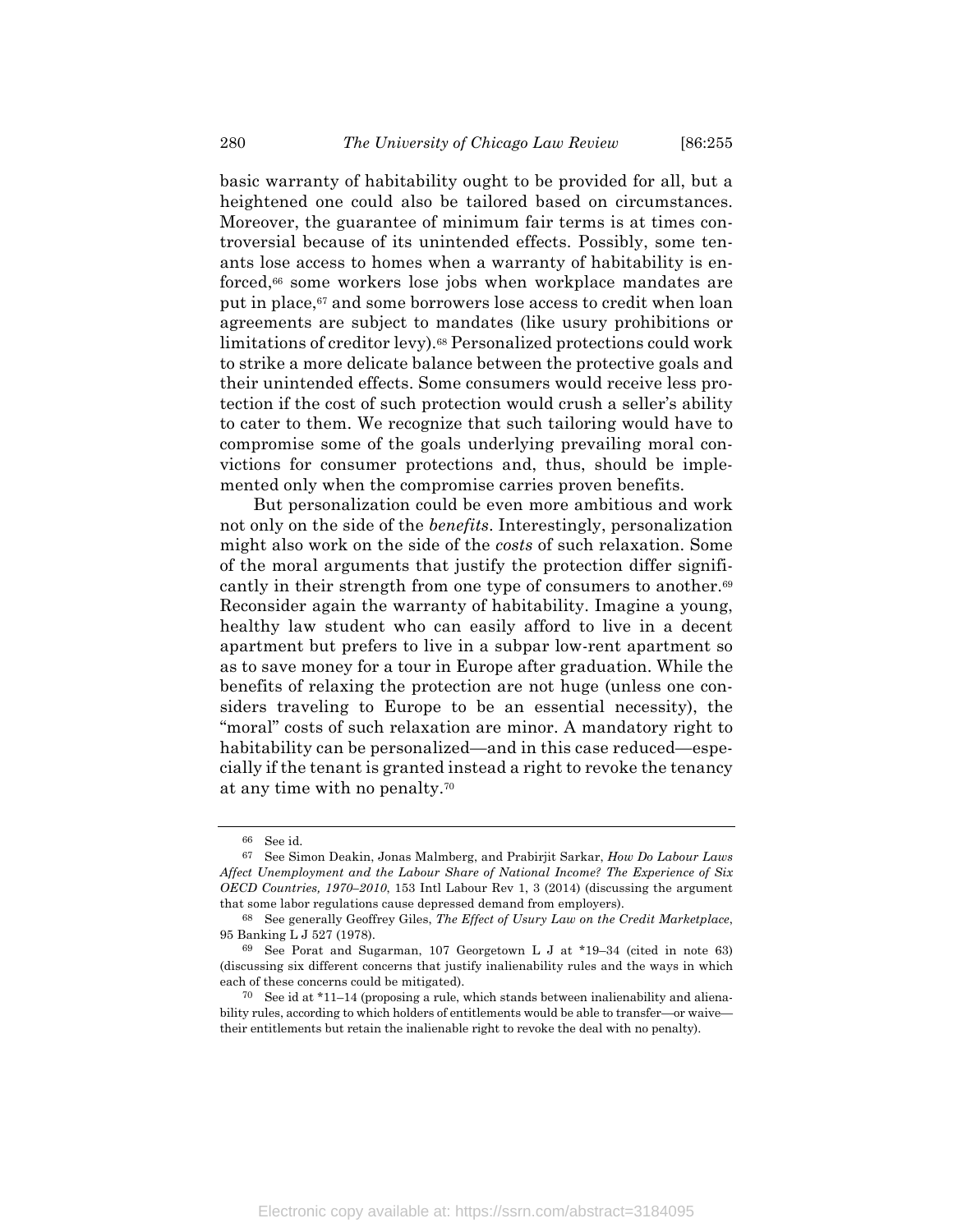#### **CONCLUSION**

We recognize that too many aspects too important to ignore were left undiscussed. In a way, we wrote only the first half of the article we have in mind—the optimistic half. The second, unwritten portion would have to grind through the numerous difficulties of personalized mandatory rules. For example, we said nothing about technical implementation—an enterprise that would require much more than writing computer code. Deep and troubling questions would have to be resolved in developing a personalization algorithm: how to define the algorithm's objective, how to avoid prohibited discrimination, and how to get the necessary data.71

We end with two final remarks—about the inevitable and the unwarranted. First, we think that some personalization of mandatory rules in contract law is inevitable. If the law does not personalize the rights, firms will. Return to the introductory example of a consumer right to withdraw. Already, even without legal mandates, most vendors provide such rights to consumers. Amazon gives thirty days to return products, Walmart gives ninety days, and airlines sell rights to withdraw at a premium.72 For now, these are uniform attributes each firm grants to all its customers (other than the blacklisted "returnaholics"). But firms are using their large databases to personalize various aspects of the transactions—how long before they begin to offer consumers personalized rights to withdraw based on individual demand, vendor cost, or loyalty incentives?73 Personalization by firms is done to increase profits, not consumer welfare. Law-driven personalization can do better in those cases in which market forces cannot be trusted to protect consumers.

Last, we think that some personalization of mandatory rules is unwarranted. It might be tempting to read this Essay as a proposal for personalizing all mandatory laws, including constitutional rights, criminal prohibitions, or procedural guarantees.

<sup>71</sup> See note 11.

<sup>72</sup> See, for example, *About Our Returns Policies* (Amazon), archived at http://perma.cc/4ATM-LY2U; *Return Policy* (Walmart), archived at http://perma.cc/XCM9- L5UH; *Will I Be Charged a Fee to Cancel My Reservation?* (Frontier, Oct 1, 2018), archived at http://perma.cc/SFF4-29HX.

<sup>73</sup> Indeed, there are early signs that data-driven personalization of rights to return products has begun. See Khadeeja Safdar, *How Your Returns Are Used against You at Best Buy, Other Retailers* (Wall St J, Mar 13, 2018), online at http://www.wsj.com/articles/howyour-returns-are-used-against-you-at-best-buy-other-retailers-1520933400 (visited Jan 8, 2019) (Perma archive unavailable).